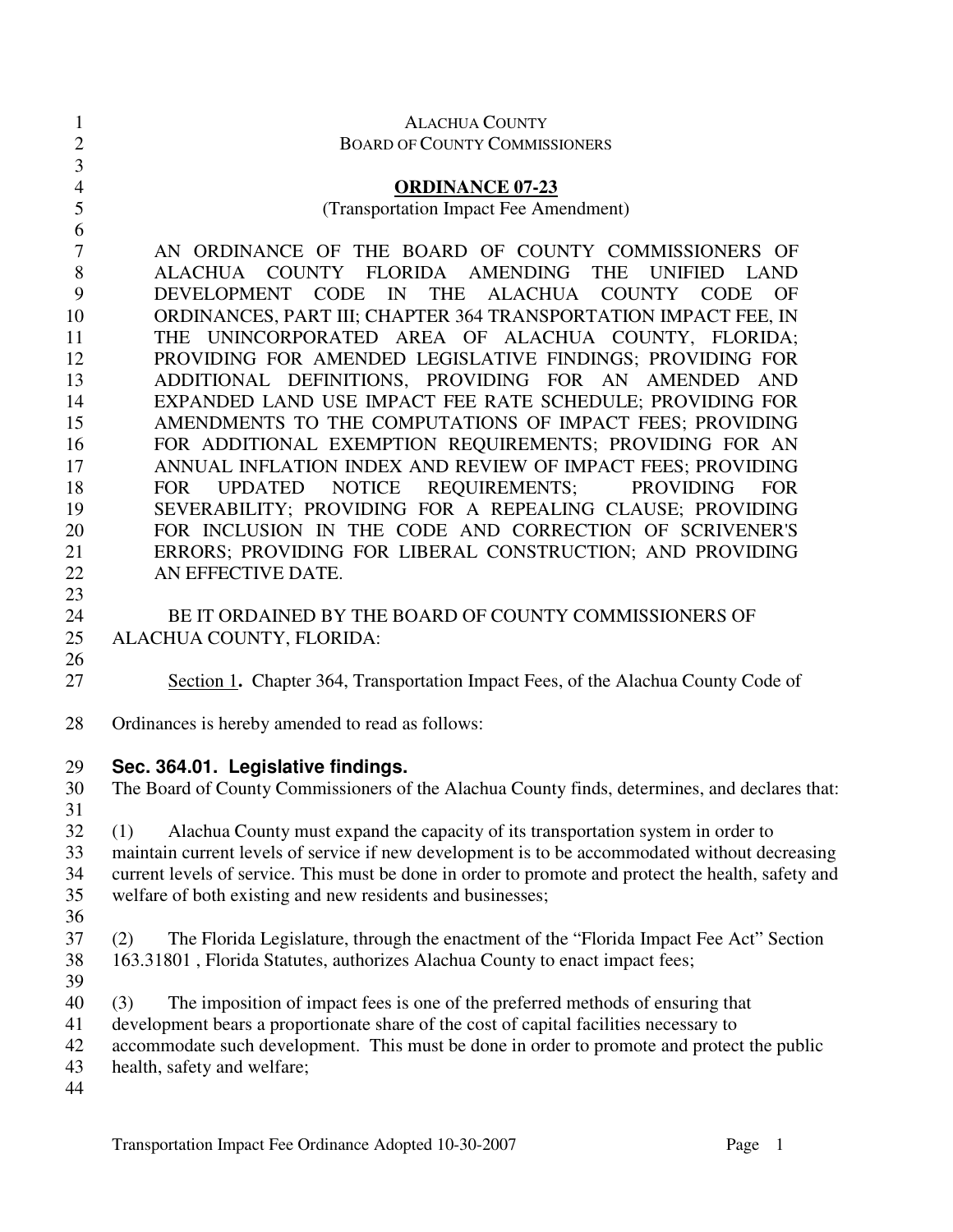1 (4) The imposition of impact fees is consistent with the Alachua County Comprehensive 2 Plan; 3 4 (5) Each of the types of land development described in Section Seven hereof, will generate 5 traffic necessitating the acquisition of rights-of-way, road construction and transportation 6 capacity;

8 (6) The fees established by section 364.07 are derived from, are based upon, and do not 9 exceed a pro rata share of the costs of providing additional rights-of-way, road construction and 10 transportation capacity necessitated by the new land developments for which the fees are levied; 11 and

12

7

13 (7) The report entitled "A Report Presenting Development Impact Fees", dated July 11, 14 2004, sets forth a reasonable methodology and analysis for the determination of the impact of 15 new development on the need for and costs for additional rights-of-way, road construction and 16 transportation improvements in Alachua County.

17

18 (8) The report entitled "2007 Transportation Impact Fee Ordinance Update", dated May 1, 19 2007, updates the traffic data and cost for roadway construction, right-of-way, design and 20 engineering and expands the number of land use categories to reflect the traffic impact of each 21 land use. The methodology utilized to update the 2007 transportation impact fees is the same 22 methodology as identified in "A Report Presenting Development Impact Fees", utilized to 23 develop the current transportation impact fees.

24 25 (9) It is in the public interest to discount all transportation impact fees by 15% so as to 26 encourage economic development and also promote the financing of public infrastructure to 27 minimize the cost of such infrastructure to present and future taxpayers. (Economic Element, 28 Alachua County Comprehensive Plan.)

29

30 (10) The board of county commissioners, in recognition of the potential effect a significant 31 increase in impact fees could have on development, elected to phase in the increase in the 32 calculated 2007 impact fees over a three year period starting in 2008. In addition, to avoid 33 significant one-time increases in the future, the impact fees rates shall be adjusted on an annual 34 basis to account for inflation.

35

36 (11) The board of county commissioners recognizes its responsibility to assure that adequate 37 financial resources are made available to implement the transportation impact fee program and 38 maintain the financial integrity of the program.

39

# 40 **Section 364.02. Short title, authority and applicability.**

- 41 (a) This chapter shall be known and may be cited as the "Alachua County 42 Transportation Impact Fee Ordinance." 43
- 44 (b) The board of county commissioners of Alachua County has the authority to adopt 45 this ordinance pursuant to Article VIII of the Constitution of the State of Florida, and Chapters 46 125 and Section 163.31801, Florida Statutes.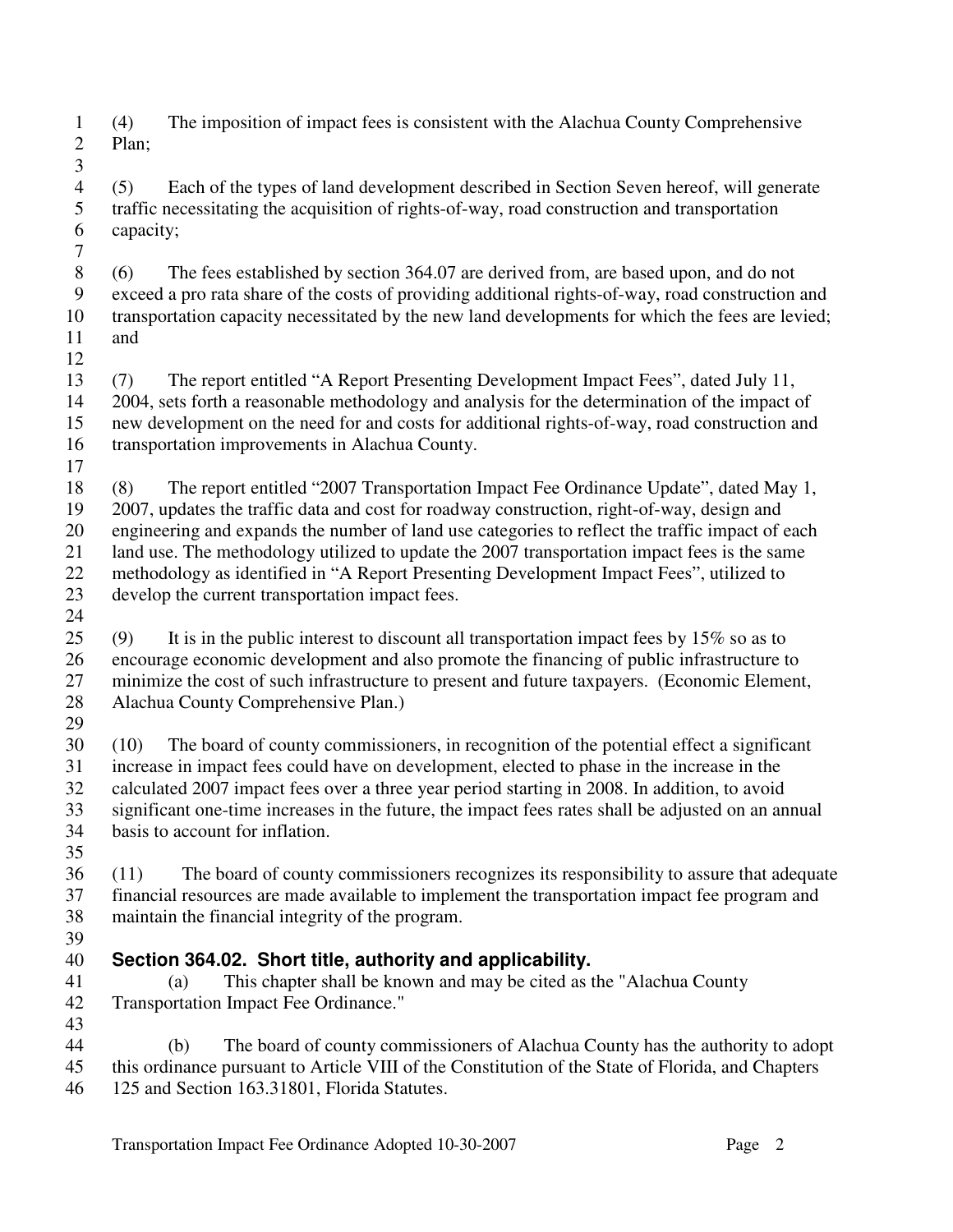| $\mathbf{1}$     |                                                                                                |                                                                                                       |  |  |  |
|------------------|------------------------------------------------------------------------------------------------|-------------------------------------------------------------------------------------------------------|--|--|--|
| $\mathbf{2}$     | (c)                                                                                            | This chapter shall apply in the unincorporated area of Alachua County. If an                          |  |  |  |
| 3                | Alachua County municipality enters into an interlocal agreement with Alachua County to collect |                                                                                                       |  |  |  |
| $\overline{4}$   |                                                                                                | the county transportation impact fee for development within its jurisdiction, the board of county     |  |  |  |
| 5                |                                                                                                | commissioners will conduct a public hearing to consider an amendment to this ordinance to             |  |  |  |
| 6                |                                                                                                | impose impact fees within that municipality.                                                          |  |  |  |
| 7                |                                                                                                |                                                                                                       |  |  |  |
| $8\,$            | Section 364.03. Intent and purpose.                                                            |                                                                                                       |  |  |  |
| $\boldsymbol{9}$ | (a)                                                                                            | This chapter is intended to assist in the implementation of the Alachua County                        |  |  |  |
| 10               | Comprehensive Plan.                                                                            |                                                                                                       |  |  |  |
| 11               |                                                                                                |                                                                                                       |  |  |  |
| 12               | (b)                                                                                            | The purpose of this chapter is to require the payment of a fee so as to assure that                   |  |  |  |
| 13               |                                                                                                | new development is provided with needed expansions of transportation capacity and that new            |  |  |  |
| 14               |                                                                                                | development bears a proportionate share of the cost of capital expenditures necessary to provide      |  |  |  |
| 15               |                                                                                                | that needed expansion of transportation capacity.                                                     |  |  |  |
| 16               |                                                                                                |                                                                                                       |  |  |  |
| 17               |                                                                                                | Section 364.04. Rules of construction.                                                                |  |  |  |
| 18               | (a)                                                                                            | The provisions of this chapter shall be liberally construed so as to effectively                      |  |  |  |
| 19               |                                                                                                | carry out its purpose in the interest of the public health, safety and welfare.                       |  |  |  |
| 20               |                                                                                                |                                                                                                       |  |  |  |
| 21               | (b)                                                                                            | For the purposes of administration and enforcement of this chapter, unless                            |  |  |  |
| 22               |                                                                                                | otherwise stated in this chapter, the following rules of construction shall apply to the text of this |  |  |  |
| 23               | chapter:                                                                                       |                                                                                                       |  |  |  |
| 24               |                                                                                                |                                                                                                       |  |  |  |
| 25               | (1)                                                                                            | In case of any difference of meaning or implication between the text of                               |  |  |  |
| 26               |                                                                                                | this ordinance and any caption, illustration, summary table, or illustrative                          |  |  |  |
| 27               |                                                                                                | table, the text shall control.                                                                        |  |  |  |
| 28               | (2)                                                                                            | The word "shall" is always mandatory and not discretionary; the word                                  |  |  |  |
| 29               |                                                                                                | "may" is permissive.                                                                                  |  |  |  |
| 30               |                                                                                                |                                                                                                       |  |  |  |
| 31               | (3)                                                                                            | Words used in the present tense shall include the future; and words used in                           |  |  |  |
| 32               |                                                                                                | the singular number shall include the plural, and the plural the singular,                            |  |  |  |
| 33               |                                                                                                | unless the context clearly indicates the contrary.                                                    |  |  |  |
| 34               |                                                                                                |                                                                                                       |  |  |  |
| 35               | (4)                                                                                            | Words expressed in the feminine gender shall include the masculine and                                |  |  |  |
| 36               |                                                                                                | words expressed in the masculine gender shall include the feminine.                                   |  |  |  |
| 37               |                                                                                                |                                                                                                       |  |  |  |
| 38               | (5)                                                                                            | The phrase "used for" includes "arranged for", "designed for", "maintained                            |  |  |  |
| 39               |                                                                                                | for", or "occupied for".                                                                              |  |  |  |
| 40               |                                                                                                |                                                                                                       |  |  |  |
| 41               | (6)                                                                                            | The word "person" includes an individual, a corporation, a partnership, an                            |  |  |  |
| 42               |                                                                                                | incorporated association, or any other similar entity.                                                |  |  |  |
| 43               |                                                                                                |                                                                                                       |  |  |  |
| 44               | (7)                                                                                            | Unless the context clearly indicates the contrary, where a regulation                                 |  |  |  |
| 45               |                                                                                                | involves two (2) or more items, conditions, provisions, or events                                     |  |  |  |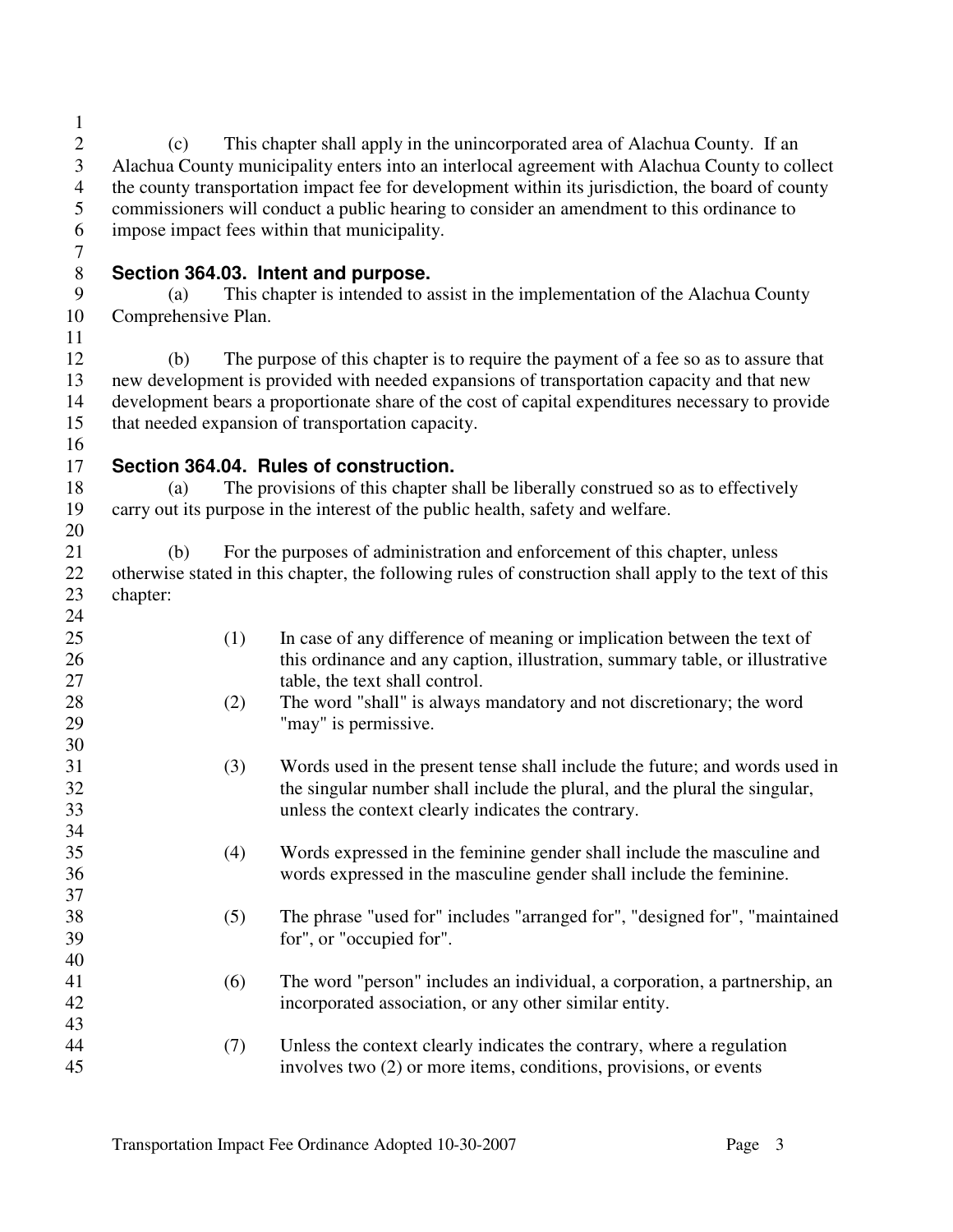| $\mathbf{1}$<br>$\mathbf{2}$<br>$\mathfrak{Z}$ |                              |               | connected by the conjunction "and", "or" or "eitheror", the conjunction<br>shall be interpreted as follows:                                                                                                                                                                                                                                               |
|------------------------------------------------|------------------------------|---------------|-----------------------------------------------------------------------------------------------------------------------------------------------------------------------------------------------------------------------------------------------------------------------------------------------------------------------------------------------------------|
| $\overline{4}$<br>5                            |                              | a.            | "And" indicates that all the connected terms, conditions, provisions<br>or events shall apply.                                                                                                                                                                                                                                                            |
| 6<br>$\tau$<br>$8\,$                           |                              | $\mathbf b$ . | "Or" indicates that the connected items, conditions, provisions or<br>events may apply singly or in any combination.                                                                                                                                                                                                                                      |
| 9<br>10<br>11                                  |                              | c.            | "Eitheror" indicates that the connected items, conditions,<br>provisions or events shall apply singly but not in combination.                                                                                                                                                                                                                             |
| 12<br>13<br>14<br>15                           |                              | (8)           | The word "includes" shall not limit a term to the specific example but is<br>intended to extend its meaning to all other instances or circumstances of<br>like kind or character.                                                                                                                                                                         |
| 16<br>17<br>18                                 |                              | (9)           | All terms relating to types of development shall have the same meaning as<br>established in the Alachua County Land Development Code.                                                                                                                                                                                                                     |
| 19<br>20                                       | Section 364.05. Definitions. |               |                                                                                                                                                                                                                                                                                                                                                           |
| 21<br>22<br>23<br>24                           |                              |               | Additional vehicular trips shall be assessed using independent variables determined by<br>the impact fee administrator consistent with the most recent addition of the ITE Trip Generation<br>Manual and professionally accepted transportation engineering and planning practice.                                                                        |
| 25<br>26<br>27                                 | Florida Statutes.            |               | <i>Arterial road</i> shall have the same meaning as set forth in Subsection 334.03(1) of the                                                                                                                                                                                                                                                              |
| 28<br>29<br>30                                 |                              |               | Auto-oriented use shall mean any land use that includes a vehicular drive-thru, or<br>provides vehicular fueling, sales, storage, parts, maintenance, repair, cleaning, or detailing.                                                                                                                                                                     |
| 31<br>32<br>33<br>34<br>35                     |                              |               | Building permit is the approval issued by Alachua County or any municipality within<br>Alachua County that authorizes the construction, placement, interior completion or interior<br>renovation of a building, dwelling, mobile home, recreational vehicle or other structure on a site.<br>This would include temporary as well as permanent occupancy. |
| 36<br>37<br>38<br>39<br>40                     | but not limited to:          |               | A capital improvement includes transportation planning, preliminary engineering,<br>engineering design studies, land surveys, right-of-way acquisition, engineering, permitting and<br>construction of all the necessary features for any transportation construction project including,                                                                  |
| 41<br>42<br>43                                 | (1)                          |               | Construction of new through lanes,                                                                                                                                                                                                                                                                                                                        |
| 44<br>45                                       | (2)                          |               | Construction or extension of new turn lanes,                                                                                                                                                                                                                                                                                                              |
| 46                                             | (3)                          |               | Construction of new bridges,                                                                                                                                                                                                                                                                                                                              |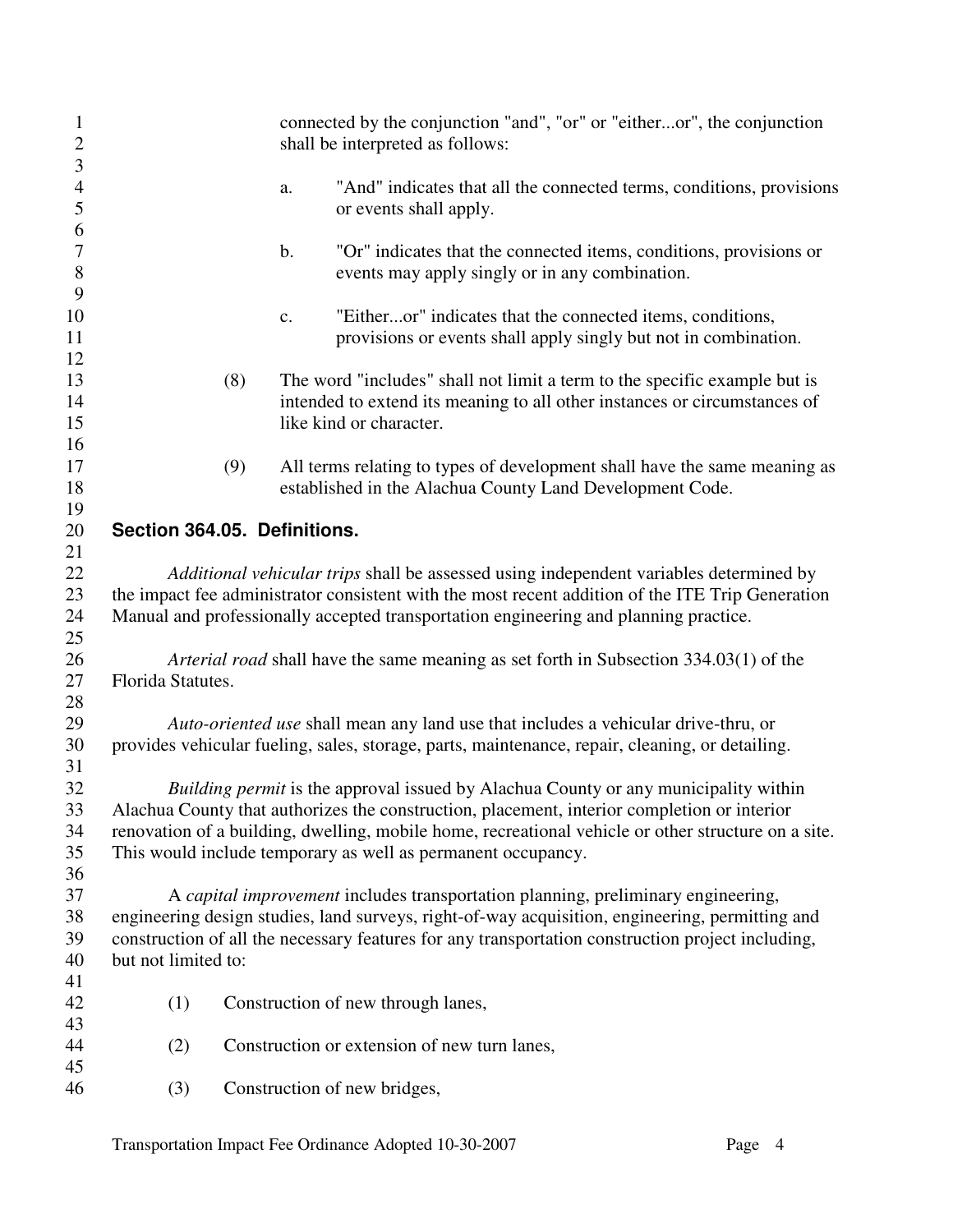| $\mathbf{1}$<br>$\overline{c}$        | 4)                | Construction of new drainage facilities, sidewalks and bicycle paths in<br>conjunction with new roadway construction,                                                                                                                                                                                      |
|---------------------------------------|-------------------|------------------------------------------------------------------------------------------------------------------------------------------------------------------------------------------------------------------------------------------------------------------------------------------------------------|
| $\mathfrak{Z}$<br>$\overline{4}$<br>5 | (5)               | Purchase and installation of traffic signalization (including new and upgraded<br>signalization),                                                                                                                                                                                                          |
| 6<br>$\tau$                           | (6)               | Construction of a roundabout,                                                                                                                                                                                                                                                                              |
| $8\,$<br>9                            | (7)               | Construction of curbs, medians, and shoulders in conjunction with new roadway                                                                                                                                                                                                                              |
| 10<br>11                              |                   | construction, and                                                                                                                                                                                                                                                                                          |
| 12<br>13                              | (8)               | Relocating utilities to accommodate new roadway construction.                                                                                                                                                                                                                                              |
| 14<br>15<br>16                        | Florida Statutes. | <i>Collector Road</i> shall have the same meaning as set forth in Subsection 334.03(4) of the                                                                                                                                                                                                              |
| 17<br>18<br>19<br>20                  | be occupied.      | Certificate of Occupancy is the certificate issued by the Alachua County Building<br>Department to a building permit applicant, indicating that the building is in proper condition to                                                                                                                     |
| 21<br>22<br>23<br>24<br>25            | community.        | <i>Community Mixed-Retail Center shall mean a retail center that is between 100,000 and</i><br>200,000 square feet in size, includes a mixture of retail, pharmacy, grocery, restaurants, discount<br>retail, personal service, financial and office uses, and is oriented towards serving the surrounding |
| 26<br>27<br>28                        |                   | Development Order means a regulatory approval for the development of land issued by<br>Alachua County or any municipality within Alachua County.                                                                                                                                                           |
| 29<br>30<br>31<br>32                  | bridges.          | <i>Expansion</i> of the capacity of a road applies to the addition of road and intersection<br>capacity and includes but is not limited to extensions, widening, signalization, and expansion of                                                                                                           |
| 33<br>34<br>35                        |                   | A feepayer is a person commencing a land development activity within Alachua County<br>which generates vehicular trips in Alachua County or a municipality within Alachua County.                                                                                                                          |
| 36<br>37<br>38                        |                   | Floor Area - residential is that area of the building or structure provided with heating or<br>air conditioning or designed to be provided with heating or air conditioning.                                                                                                                               |
| 39<br>40<br>41<br>42                  |                   | Floor area - non-residential shall include all areas under roof or canopy and areas<br>designed for storage, sales, seating, and occupancy that are utilized to carry out a primary<br>function of the non-residential use.                                                                                |
| 43<br>44<br>45                        |                   | Gas Stations provide fuel for motor vehicles and typically include a structure for payment<br>of fuel and limited retail of less than 500 square feet.                                                                                                                                                     |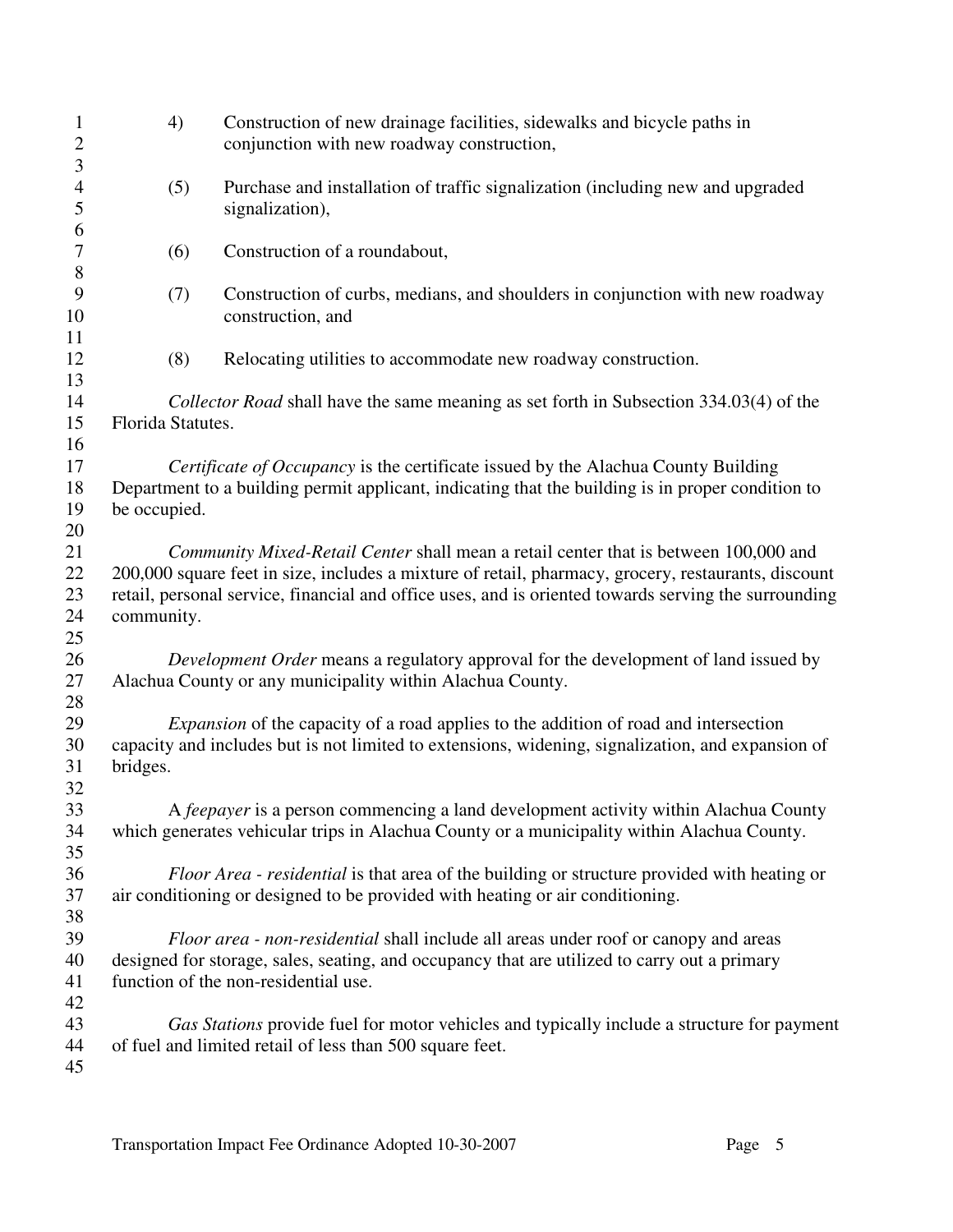1 The *impact fee administrator* means a county official, other than the county manager, 2 designated by the county manager to carry out the administration of this chapter. 3 *Independent fee calculation study* means the traffic engineering, transportation planning,<br>5 and/or economic documentation prepared by a feepayer or on behalf of a feepayer to allow the and/or economic documentation prepared by a feepayer or on behalf of a feepayer to allow the 6 determination of the impact fee other than by the use of the table in subsection 364.07(a). 7 8 *Land development activity generating vehicular trips* means any change in land use or 9 any construction of buildings or structures or any change in the use of any structure that attracts 10 or produces vehicular trips. 11 12 *Large Scale Discount Retail Stores* shall mean a single retail use that is 20,000 square 13 feet or greater in size and offers discounted prices for a variety of merchandise or discounts on a 14 particular category of merchandise such as electronics, home furnishings, sports equipment, 15 apparel, office supplies, home improvement items, etc. The stores are typically stand alone 16 buildings, but may be attached to a larger building. Grocery stores are not included in this 17 category. 18 19 *Large Scale Retail Superstore* shall mean a retail use greater than 200,000 square feet 20 that includes a discount retail store and grocery store and may include a garden center, tire and 21 lube service area, pharmacy, photo center, vision center, and a fast-food restaurant. The square 22 footage, trip generation rate and the use do not include a gas station or out parcels*.*  23 24 *Large Scale Wholesale Club* shall mean a single retail use greater than 85,000 square feet 25 that offers a variety of goods in bulk quantities for sale at wholesale prices. There uses are 26 typically stand alone buildings and typically charge their members annual membership fees. The 27 square footage, trip generation rate and the use do not include a gas station or out parcels. 28 29 *Level of service* shall have the same meaning as set forth in the Transportation Research 30 Board's Highway Capacity Manual, latest edition and the Alachua County Comprehensive Plan.  $\frac{31}{32}$ 32 *Mandatory or required right-of-way dedications and/or roadway improvements* means 33 such non-compensated dedications and/or roadway improvements required by Alachua County 34 or by any municipality within Alachua County. 35 36 *Mixed-Retail* means a mixture of uses that can include retail, restaurant, pharmacy, 37 grocery, financial, office, personal service, boutique, and business service uses 38 39 *Neighborhood Mixed-Retail Center* shall mean a retail center that is less than 100,000 40 square feet in size and includes a mixture of retail, grocery, pharmacy, restaurant, personal 41 service, financial and office uses and is oriented towards serving adjacent neighborhoods. 42 43 *Residential room* means any room used for sleeping, living, dining, gathering, exercising, 44 studying, entertaining or recreation. 45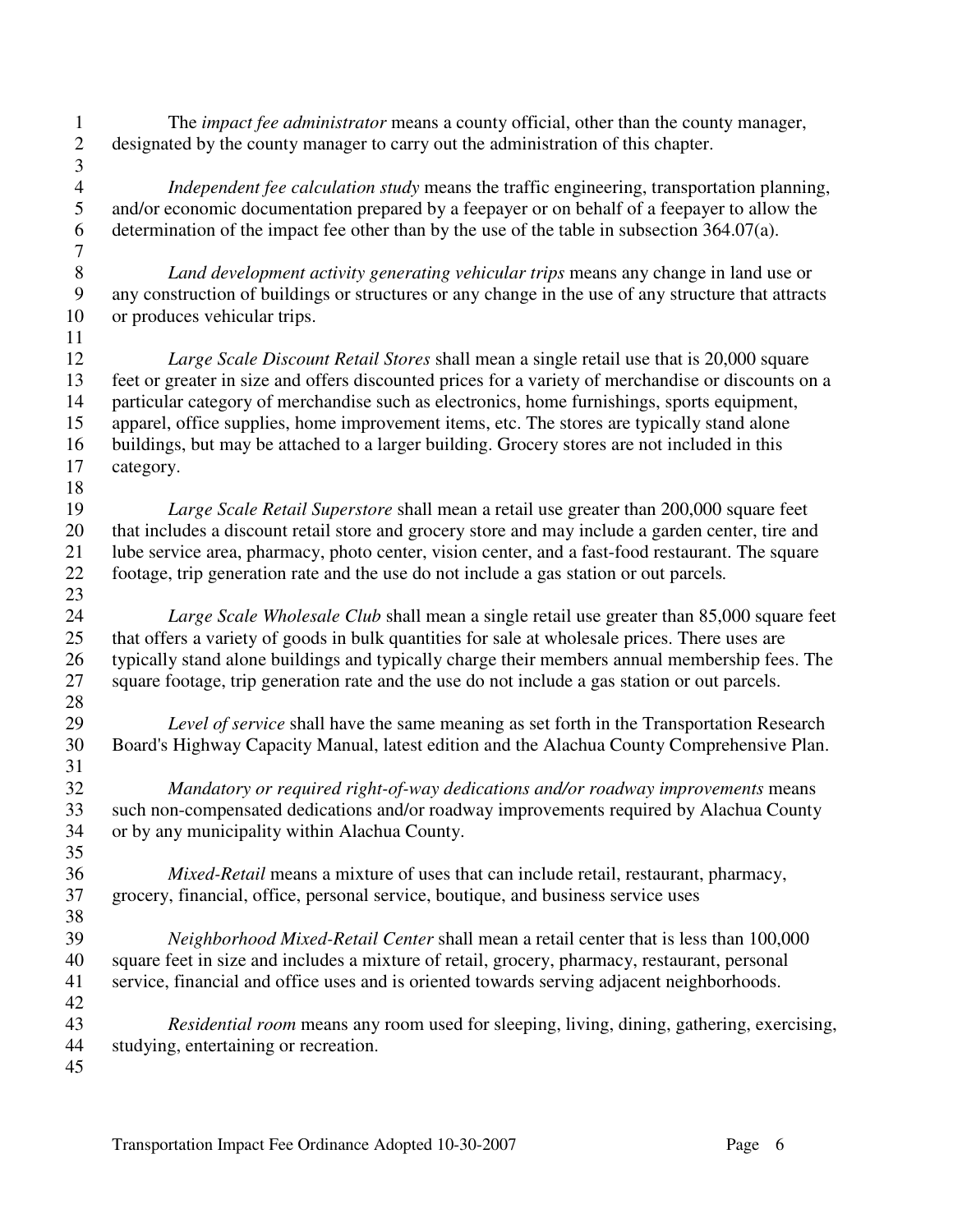1 *Regional Mixed-Retail Center* shall mean a retail center that is greater than 200,000 2 square feet in size and includes a mixture of retail, grocery, pharmacy, discount retail, restaurant, 3 personal service, financial and office uses and is oriented towards serving a regional area. 4 5 *Road* shall have the same meaning as set forth in Subsection 334.03(23) of the Florida 6 Statutes. 7 8 *Rural Residential* means the area designated for rural / agricultural development on the 9 Comprehensive Plan Future Land Use Map, which includes residential densities of one unit per 10 five acres, and allows home-based businesses, agricultural activities and uses, such as forestry, 11 cattle grazing, cultivation of field crops, vegetable crops, dairies and commercial or other uses on 12 a limited scale serving or ancillary to agricultural activities, such as farm equipment and supplies 13 sales and agricultural products distribution. 14 15 *Shell building* means a building where the exterior structure is constructed and the 16 interior of the building is completed through application for a building permit for interior 17 completion. 18 19 *Site-related improvements* are capital improvements and right-of-way dedications for 20 direct access improvements to and/or within the development in question. Direct access 21 improvements include but are not limited to: 22 23 (1) Construction of new through lanes, 24 25 (2) Access roads leading to the development; 26 27 (3) Driveways and roads within the development; 28 29 (4) Connectivity with adjacent development; 30 31 (5) Acceleration and deceleration lanes, and right and left turn lanes leading to those 32 roads and driveways; and 33 34 (6) Traffic control measures for those roads and driveways. 35 36 *Traditional Neighborhood Development (TND) Retail Center* shall include all buildings 37 that provide mixed-retail on the ground floor and one of more floors of residential use. Mixed-38 retail and office uses shall also be included in this category if they are within a single unified 39 development plan designed in accordance with Traditional Neighborhood Standards of the 40 Unified Land Development Code and comply with the minimum residential requirements set 41 forth in this Ordinance. 42 43 *Traditional Neighborhood Development-Residential* shall include all residential units that 44 have mixed-retail uses on the ground floor and all residential development within a single unified 45 development plan designed in accordance with Traditional Neighborhood Standards of the 46 Unified Land Development Code, that provides at least 30,000 square feet of retail use and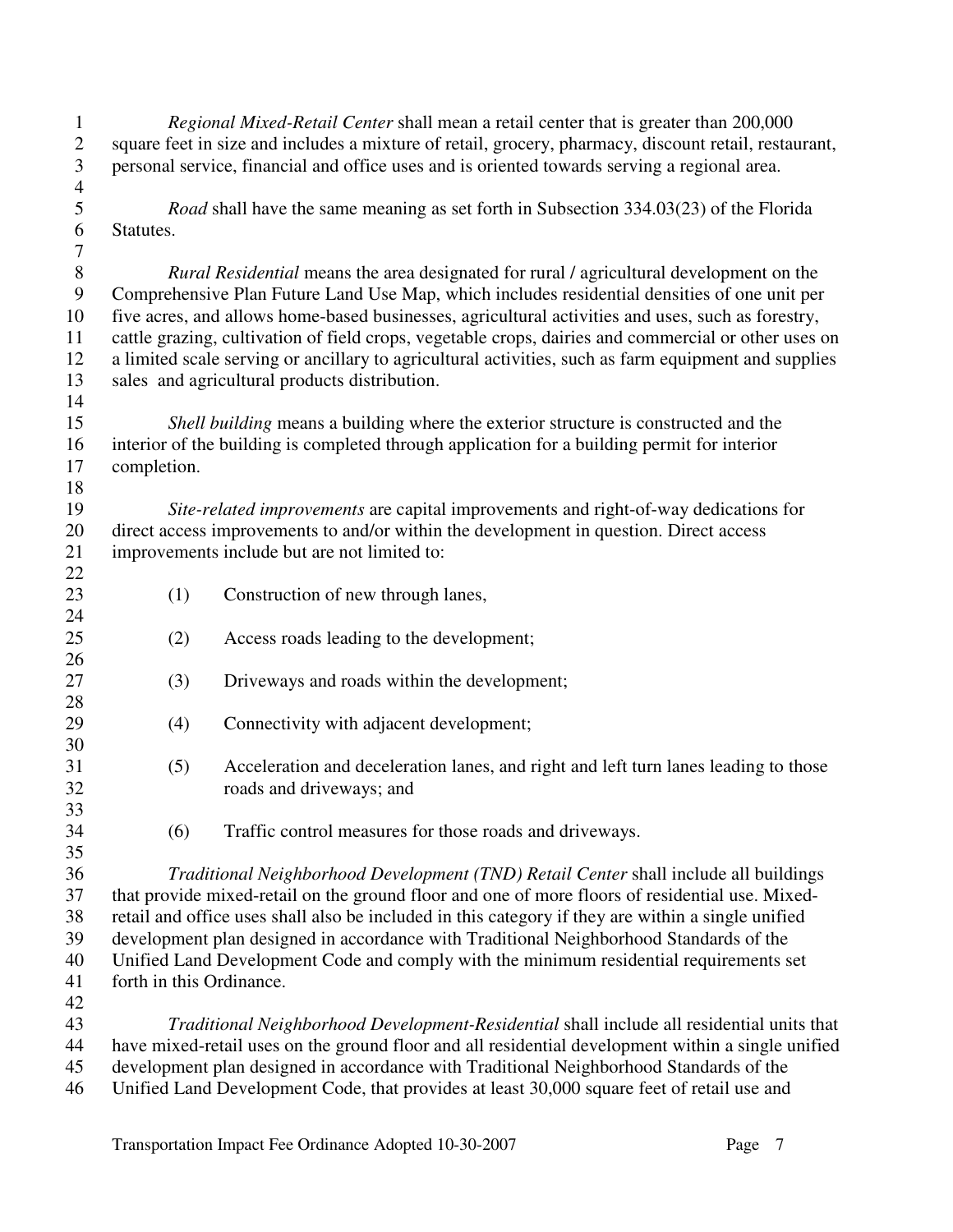1 includes a interconnected roadway network that provides vehicular, bicycle, and pedestrian 2 accommodations.

4 *Urban Residential* means residential development in areas within the Urban Cluster area<br>5 designated on the Comprehensive Plan Future Land Use Map. designated on the Comprehensive Plan Future Land Use Map.

# 6

3

## 7 **Section 364.06. Imposition of transportation impact fee.**

8 (a) Any person who, after March 28, 2005, seeks to develop land within the 9 unincorporated area of Alachua County, Florida, by applying for a building permit or the 10 extension of a building permit to make an improvement to land which will generate vehicular 11 trips is hereby required to pay a transportation impact fee in the manner and amount set forth in 12 this chapter. The transportation impact fee shall be determined at the time of building permit 13 application. Impact fees shall be paid prior to zoning approval or final development order 14 approval, whichever occur last, for developments which generate vehicular trips but do not 15 require the issuance of a building permit.

16 17 (b) No certificate of occupancy for any activity requiring payment of an impact fee 18 pursuant to section 364.07 shall be issued by Alachua County unless and until the transportation 19 impact fee hereby required has been paid.

21 (c) No zoning approval or final development order approval, whichever occurs last, 22 shall be issued by Alachua County for developments which generate vehicular trips but do not 23 require the issuance of a building permit unless and until the transportation impact fee hereby 24 required has been paid.

### 26 **Section 364.07. Computation of the amount of transportation impact fee.**

27 (a) At the option of the feepayer, the amount of the transportation impact fee may be 28 determined by the following fee schedule for building permits applied for after March  $28<sup>th</sup>$ , 2005 29 and before March  $1<sup>st</sup>$ , 2008:

30 31

20

| DEVELOPMENT TYPE AND UNIT                  | FEE     |  |
|--------------------------------------------|---------|--|
| All Residential per 1,000 FT <sup>2</sup>  | \$1,052 |  |
| <b>NON-RESIDENTIAL:</b>                    |         |  |
| Hotel/Motel per Room                       | \$1,292 |  |
| Movie Theatre per Seat                     | \$335   |  |
| Church/Synagogue per 1,000 FT <sup>2</sup> | \$918   |  |
| Day Care Center per 1,000 FT <sup>2</sup>  | \$2,785 |  |
| Offices per 1,000 FT <sup>2</sup>          | \$1,821 |  |
| Medical Buildings;                         |         |  |
| Hospitals per 1,000 FT <sup>2</sup>        | \$1,681 |  |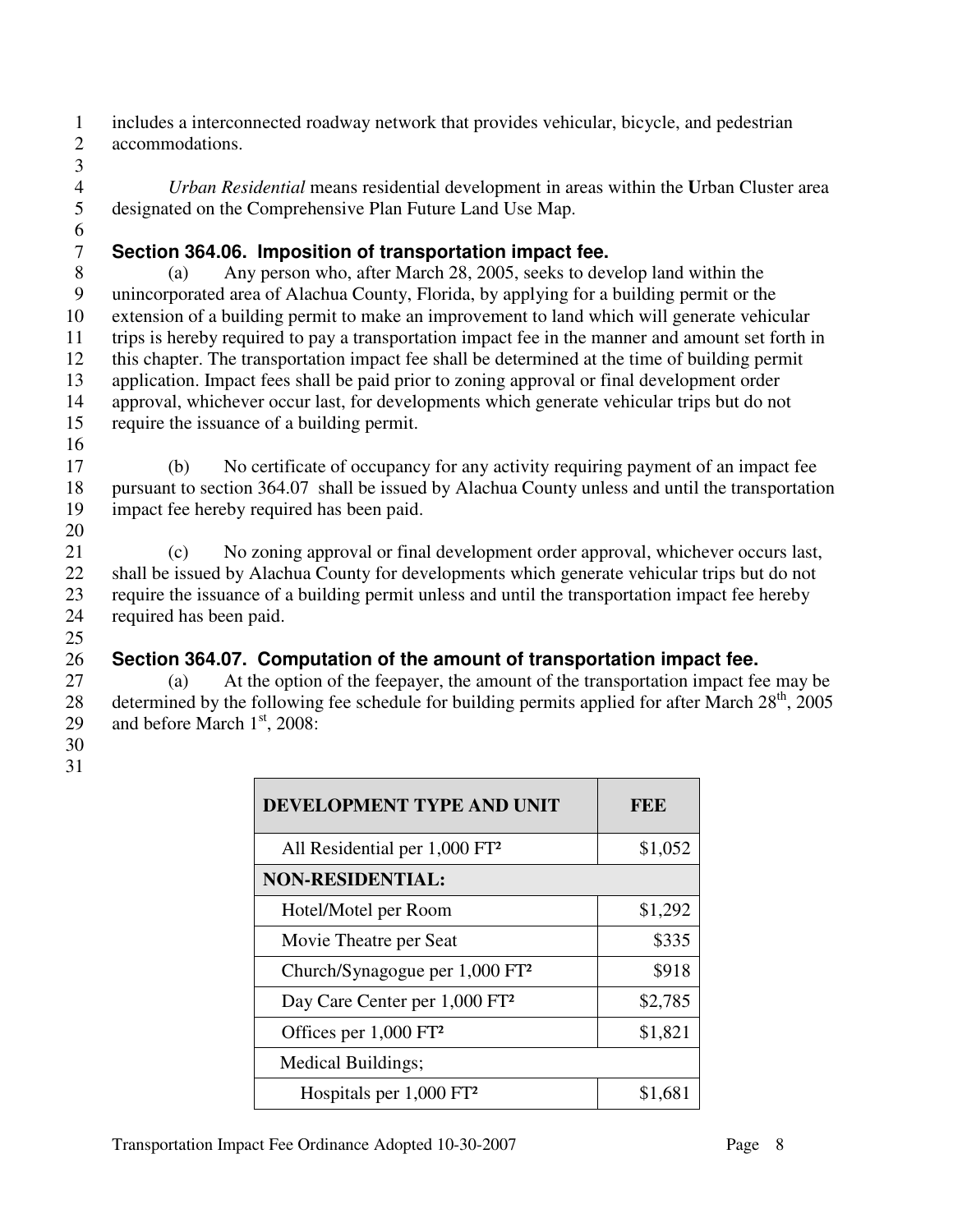| Nursing Home per 1,000 FT <sup>2</sup>         | \$882   |
|------------------------------------------------|---------|
| Industrial Buildings per 1,000 FT <sup>2</sup> | \$1,072 |
| Commercial Retail per 1,000 FT <sup>2</sup> :  | \$3,814 |

 $\frac{1}{2}$ 2 (b) At the option of the feepayer, the amount of the transportation impact fee may be determined by the following fee schedule for building permits applied for after February  $29<sup>th</sup>$ , determined by the following fee schedule for building permits applied for after February  $29<sup>th</sup>$ ,<br>4 2008. The impact fee rate phase-in shall be  $34\%$  in 2008 and shall increase by  $33\%$  in 2009 and 2008. The impact fee rate phase-in shall be 34% in 2008 and shall increase by 33% in 2009 and 2010. In addition, the impact fees shall be adjusted on an annual basis to account for inflation 5 2010. In addition, the impact fees shall be adjusted on an annual basis to account for inflation 6 consistent with Section  $364.15$  of this ordinance. The increases shall go into effect on January 1<sup>st</sup> of each year. of each year.

| DEVELOPMENT TYPE AND UNIT                                            | 2008<br>Impact | <b>Phase-In</b><br><b>Increase</b> |
|----------------------------------------------------------------------|----------------|------------------------------------|
|                                                                      | Fee            | 2009 & 2010                        |
| <b>URBAN RESIDENTIAL PER 1,000 FT2</b>                               |                |                                    |
| All Residential per 1,000 FT <sup>2</sup>                            | \$1,399        | \$337                              |
| Traditional Neighborhood Development (TND) per 1,000 FT <sup>2</sup> | \$1,220        | \$163                              |
| Residential Expansion per $1,000$ $FT2$                              | \$1,059        | \$7                                |
| <b>RURAL RESIDENTIAL PER 1,000 FT2</b>                               |                |                                    |
| All Residential per 1,000 FT <sup>2</sup>                            | \$1,608        | \$539                              |
| Residential Expansion per 1,000 FT <sup>2</sup>                      | \$1,156        | \$101                              |
| <b>RECREATION</b>                                                    |                |                                    |
| Park per Acre                                                        | \$529          | \$301                              |
| Golf course per Hole                                                 | \$5,100        | \$4,480                            |
| Racquet / Tennis Club per Court                                      |                | \$1,285                            |
| Health / Fitness Club per 1,000 FT <sup>2</sup>                      |                | \$1,096                            |
| Recreation / Community Center per 1,000 FT <sup>2</sup>              | \$2,984        | \$766                              |
| <b>INSTITUTIONAL</b>                                                 |                |                                    |
| Private School (K-12) per 1,000 FT2                                  | \$1,988        | \$162                              |
| Place of Worship per 1,000 FT <sup>2</sup>                           | \$1,328        | \$398                              |
| Day Care Center per 1,000 FT <sup>2</sup>                            | \$2,891        | \$103                              |
| Library per $1,000$ $FT2$                                            | \$2,558        | \$715                              |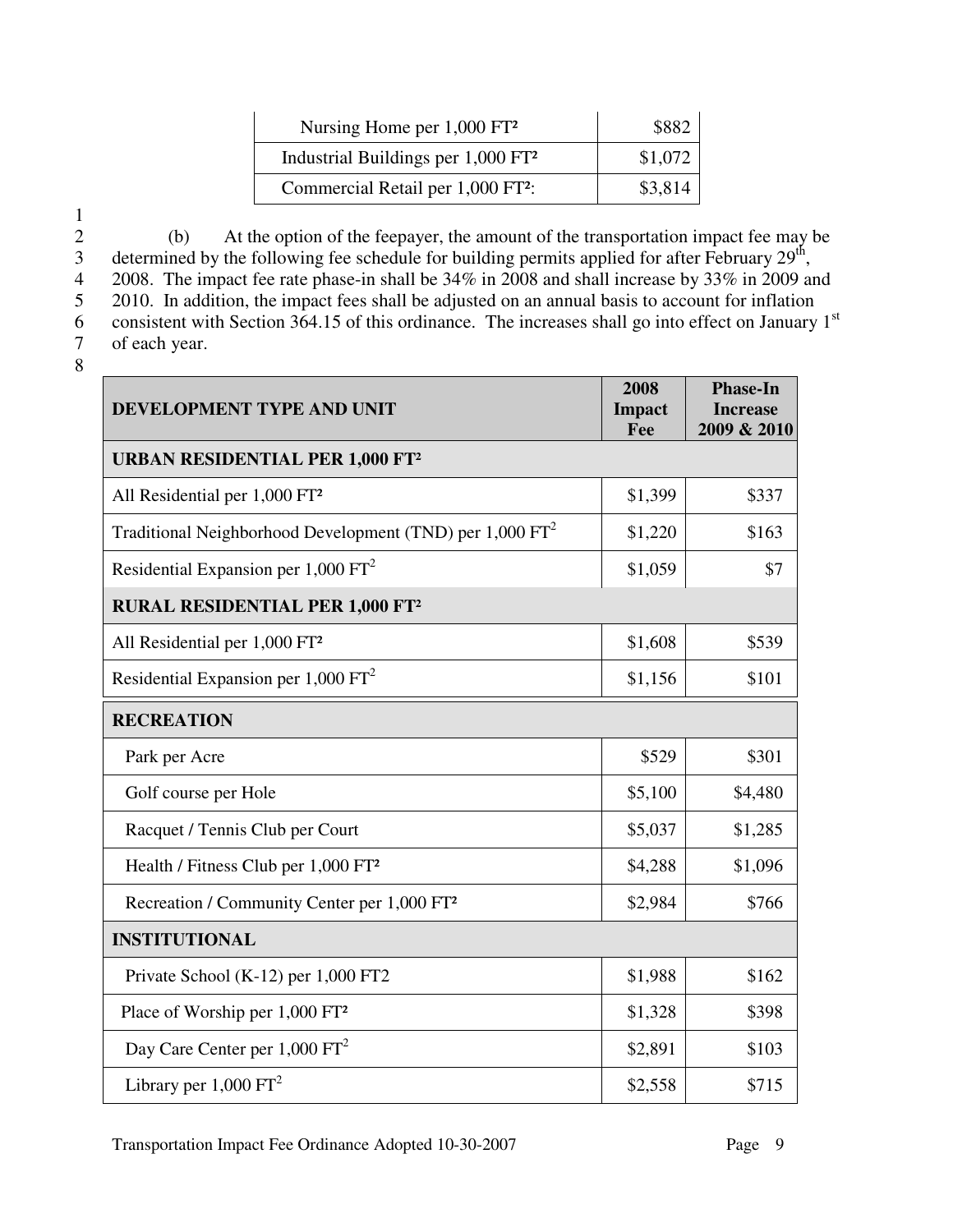| OFFICE PER 1,000 FT <sup>2</sup>                                               |          |         |  |
|--------------------------------------------------------------------------------|----------|---------|--|
| Business & Professional Offices less than 50,000 $FT2$                         | \$2,289  | \$455   |  |
| Business & Professional Office 50,000 $FT2$ or greater                         |          | \$810   |  |
| MEDICAL BUILDINGS PER 1,000 FT <sup>2</sup>                                    |          |         |  |
| Medical / Dental Offices per $1,000$ $FT2$                                     | \$2,800  | \$950   |  |
| Hospitals per $1,000$ $FT2$                                                    | \$2,599  | \$891   |  |
| Nursing Home per $1,000$ $FT2$                                                 | \$1,010  | \$124   |  |
| <b>INDUSTRIAL PER 1,000 FT<sup>2</sup></b>                                     |          |         |  |
| Industrial / Manufacturing / Warehousing                                       | \$1,679  | \$589   |  |
| Mini-Warehouse / Self Storage                                                  | \$746    | \$133   |  |
| <b>COMMERCIAL PER 1,000 FT<sup>2</sup></b>                                     |          |         |  |
| Traditional Neighborhood (TND) Retail Center less than 100,000 FT <sup>2</sup> | \$3,891  | \$75    |  |
| Traditional Neighborhood (TND) Retail $100,000$ FT <sup>2</sup> or greater     | \$4,578  | \$742   |  |
| Neighborhood Mixed-Retail Center less than 100,000 FT <sup>2</sup>             | \$4,346  | \$516   |  |
| Community Mixed-Retail Center 100,000 to 200,000 FT <sup>2</sup>               | \$5,568  | \$1,703 |  |
| Regional Mixed-Use Center $200,000$ FT <sup>2</sup> or greater                 |          | \$3,573 |  |
| Large Scale Discount Retail Store                                              | \$9,949  | \$5,954 |  |
| Large Scale Retail Superstore                                                  | \$11,125 | \$7,069 |  |
| Large Scale Wholesale Club                                                     | \$8,056  | \$4,117 |  |
| Pharmacy / Drugstore                                                           | \$5,836  | \$1,962 |  |
| Drive-in Bank                                                                  | \$5,761  | \$3,824 |  |
| Restaurant with drive-thru                                                     | \$8,397  | \$4,448 |  |
| Car Sales                                                                      | \$6,032  | \$2,152 |  |
| <b>Auto Parts Store</b>                                                        | \$5,844  | \$1,971 |  |
| Tire & Auto Repair                                                             | \$3,405  | \$166   |  |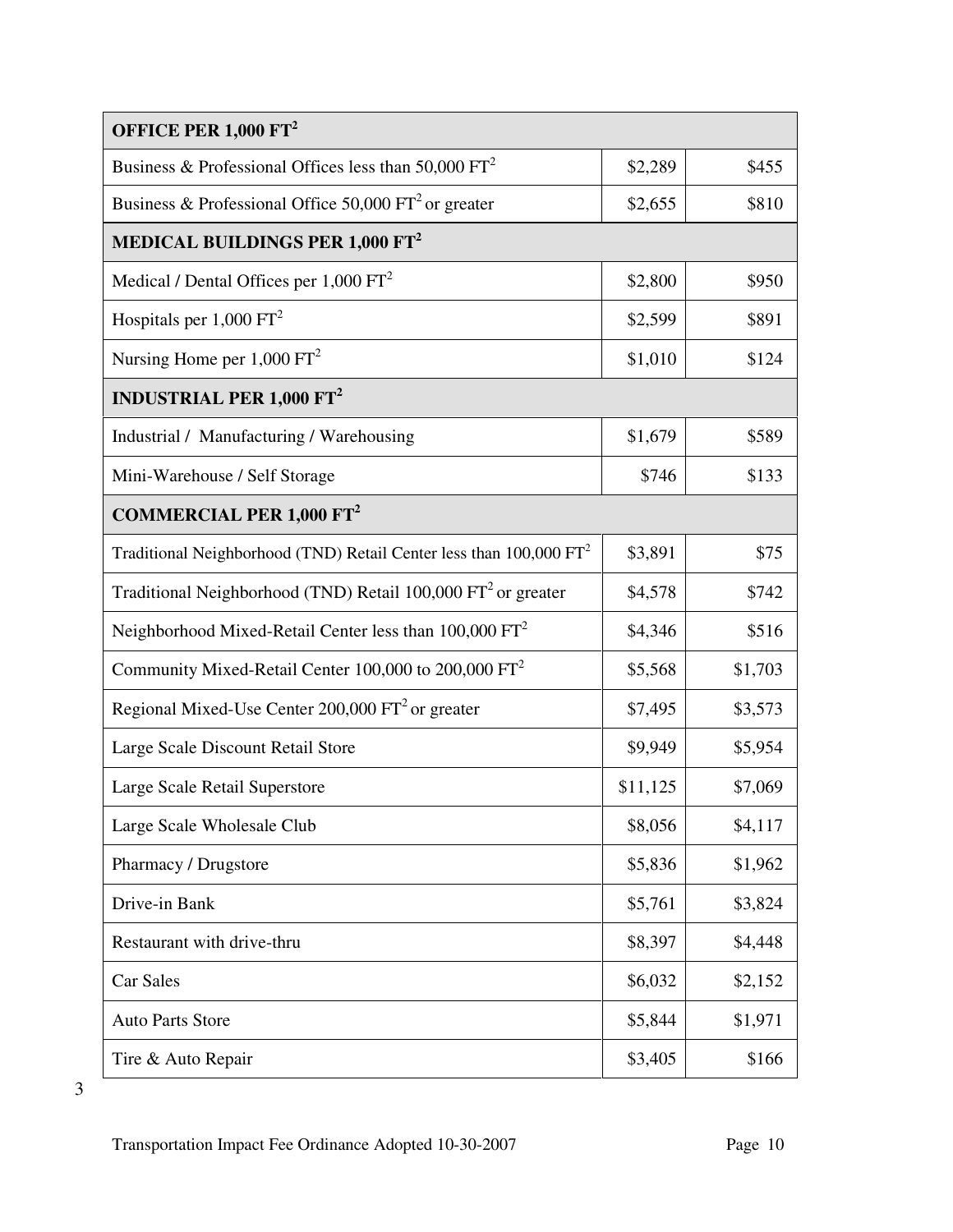| <b>NON-RESIDENTIAL</b>               |         |         |
|--------------------------------------|---------|---------|
| Hotel/Motel per Room                 | \$1,906 | \$596   |
| Movie Theatre per Screen             | \$5,216 | \$4,738 |
| Convenience Market with Gas per Pump |         | \$5,927 |
| Gas Station per Pump                 |         | \$975   |
| Quick Lube Vehicle Service Per Bay   | \$3,899 | \$83    |
| Self-Service Car Wash per Stall      | \$3,989 | \$170   |

1 For purposes of calculating residential impact fees, the floor area per residential unit will be

per  $FT^2$  basis.

 $\frac{4}{5}$ 

10

19

5 (1) If a building permit is requested for mixed uses, except commercial 6 mixed-use and traditional neighborhood development centers, then the fee shall be determined through using the applicable impact fee schedule by 8 apportioning the development committed to uses specified on the 9 applicable impact fee schedule.

11 (2) To qualify as a mixed-use retail center, provisions on an approved unified 12 development master plan shall be made for pedestrian, bicycle, and 13 vehicular interconnectivity between uses and external roadways via clearly 14 defined facilities such as sidewalks, trails, and drive aisles. A single retail 15 use shall not have a  $FT<sup>2</sup>$  greater than 50% of the total  $FT<sup>2</sup>$  of the center. 16 Out parcels shall not have direct access to any external roadway and all 17 out parcel access points shall be a minimum of 200 feet from an external 18 roadway.

20 (3) To qualify as a Traditional Neighborhood Development (TND) retail 21 center, provisions shall be made for pedestrian, bicycle, transit and 22 vehicular interconnectivity between all uses and external roadways via 23 clearly defined facilities such as sidewalks, trails, roadways, and 24 pedestrian friendly vehicular use areas. Vehicular parking shall be 25 provided to the side and rear of the development, with less than 10 percent 26 of the total off-street parking located in the front of buildings. A single 27 retail use shall not have a  $FT^2$  greater than 50% of the total  $FT^2$  of the 28 center. Auto oriented land uses shall not qualify for inclusion in a TND 29 retail center. Large scale discount retail stores, large scale retail 30 superstores and wholesale clubs shall not qualify for inclusion in a TND 31 mixed-retail center, except if residential uses are provided on at least two 32 (2) or more stories above the ground floor or at least one (1) story of office 33 and one (1) story of residential is provided above the ground floor. Out 34 parcels shall not have direct access to any external roadway and out parcel

<sup>2</sup> capped at 2,600 FT<sup>2</sup>. All impact fee categories based on floor area shall be calculated on a<br>3 per  $FT<sup>2</sup>$  basis.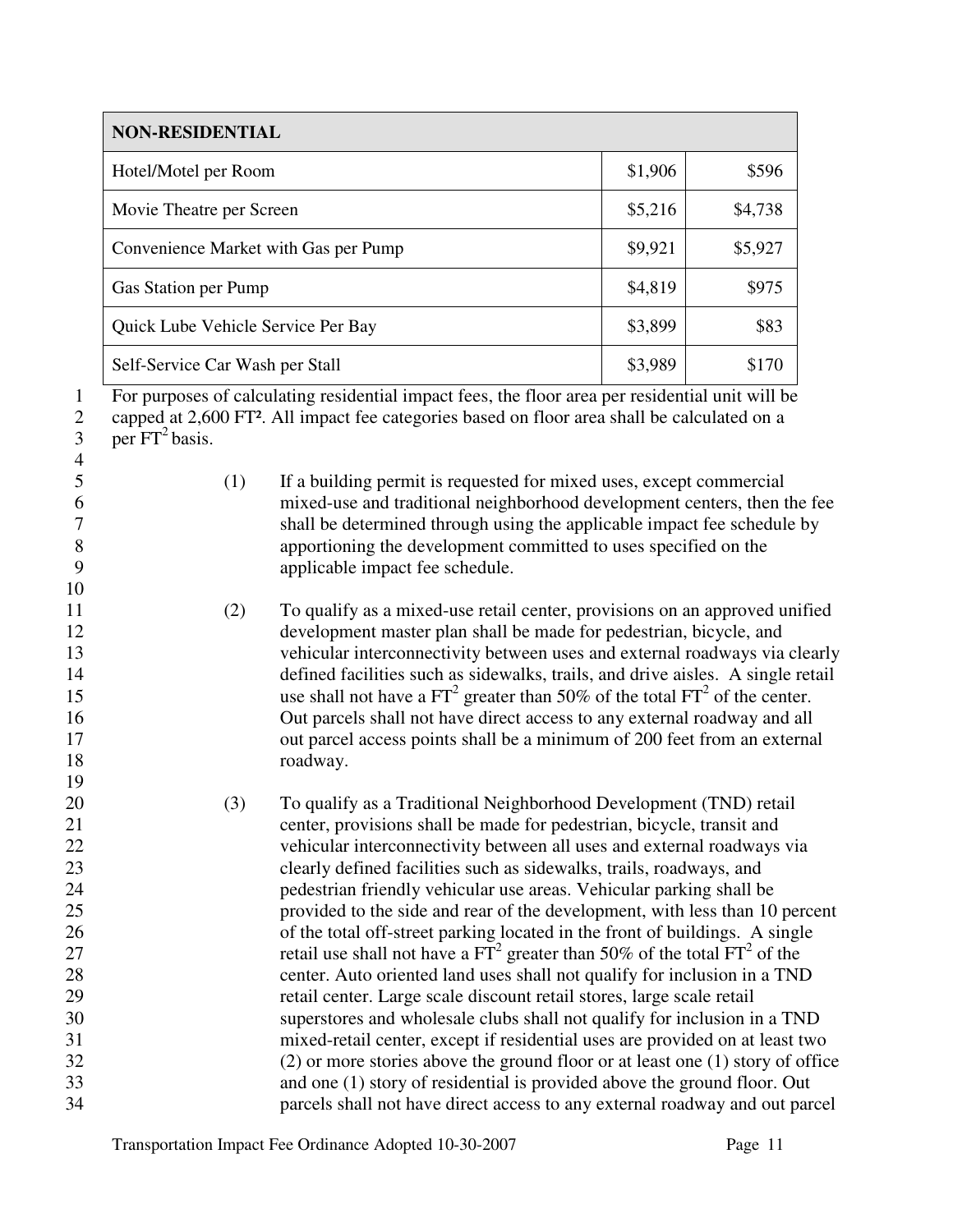| 1<br>$\mathbf{2}$<br>$\mathfrak{Z}$<br>$\overline{4}$ |     | access points shall be a minimum of 200 feet from an external roadway.<br>There shall be a 4:1 ratio of residential square footage to retail/office<br>square footage. The following are the residential per unit $FT2$ equivalents:                                                                                                                                                                                                                                                                                                |
|-------------------------------------------------------|-----|-------------------------------------------------------------------------------------------------------------------------------------------------------------------------------------------------------------------------------------------------------------------------------------------------------------------------------------------------------------------------------------------------------------------------------------------------------------------------------------------------------------------------------------|
| 5<br>6<br>7<br>8                                      |     | Single-family detached = $2,000$ FT <sup>2</sup> ,<br>a.<br>Single-family attached = $1,500$ FT <sup>2</sup><br>b.<br>Multi-family = $1,200$ FT <sup>2</sup><br>c.                                                                                                                                                                                                                                                                                                                                                                  |
| 9<br>10<br>11<br>12<br>13                             | (4) | For applications for an extension of a building permit, the amount of the<br>impact fee is the difference between that impact fee then applicable or<br>paid when the permit was originally issued and the impact fee due<br>pursuant to this chapter.                                                                                                                                                                                                                                                                              |
| 14<br>15<br>16<br>17<br>18<br>19<br>20                | (5) | As a matter of policy, a broad range of uses have been categorized as<br>being commercial, office, or industrial. The Impact Fee Administrative<br>Manual shall specify the types of land use that shall be included under the<br>broad categories of commercial, office, and industrial land uses. The land<br>uses identified under the commercial, office, or industrial land use<br>categories shall utilize the impact fee schedule for the land use category.                                                                 |
| 21<br>22<br>23<br>24<br>25<br>26<br>27<br>28          | (6) | If the type of development activity that a building permit is applied for is<br>not specified on the applicable fee schedule or identified in the Impact Fee<br>Administrative Manual, the impact fee administrator shall use the fee<br>applicable to the most nearly comparable type of land use on the impact<br>fee schedule. The impact fee administrator shall be guided in the selection<br>of a comparable type by the report titled Trip Generation (latest edition)<br>prepared by Institute of Transportation Engineers. |
| 29<br>30<br>31<br>32                                  | (7) | If the impact fee administrator determines that there is no comparable type<br>of land use on the applicable impact fee schedule then the impact fee<br>administrator shall determine the fee by:                                                                                                                                                                                                                                                                                                                                   |
| 33<br>34<br>35<br>36<br>37                            |     | using traffic generation statistics provided by the Florida<br>a.<br>Department of Transportation or contained in a report titled Trip<br>Generation (latest edition) prepared by Institute of Transportation<br>Engineers and;                                                                                                                                                                                                                                                                                                     |
| 38<br>39<br>40                                        |     | applying the formula set forth in subsection 364.07(b) hereof; and<br>b.<br>making any appropriate adjustments to the fee pursuant to section<br>c.                                                                                                                                                                                                                                                                                                                                                                                 |
| 41<br>42<br>43                                        | (8) | 364.14.<br>In the case of the replacement or expansion of a residential use, the impact                                                                                                                                                                                                                                                                                                                                                                                                                                             |
| 44<br>45<br>46                                        |     | fee shall be based on the net increase in residential floor area, except as<br>otherwise exempt in section 364.13.                                                                                                                                                                                                                                                                                                                                                                                                                  |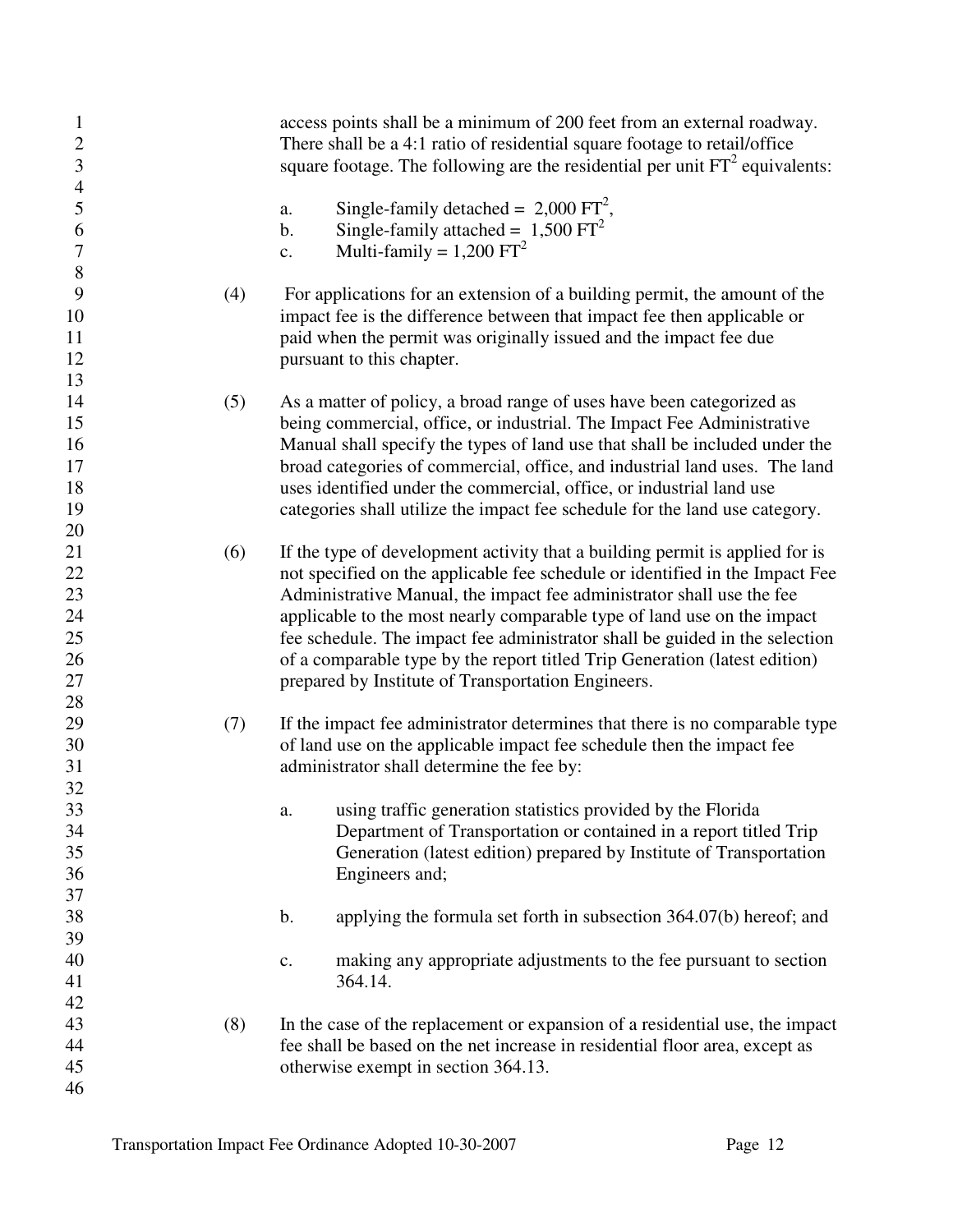| $\mathbf{1}$   | (9)                       |                | In the case of change of use, redevelopment, or expansion or modification                         |
|----------------|---------------------------|----------------|---------------------------------------------------------------------------------------------------|
| $\overline{c}$ |                           |                | of an existing non-residential use which will result in additional vehicular                      |
| $\mathfrak{Z}$ |                           |                | trips, the impact fee shall be based upon the net positive increase in the                        |
| $\overline{4}$ |                           |                | impact fee for the new use as compared to the previous use.                                       |
| 5              |                           |                |                                                                                                   |
| 6              | (c)                       |                | If a feepayer opts not to have the impact fee determined according to the                         |
| 7              |                           |                | applicable schedule of this section, then the feepayer shall prepare and submit to the impact fee |
| 8              |                           |                | administrator an independent fee calculation study for the land development activity for which a  |
| 9              |                           |                | building permit is sought. The traffic engineering and/or economic documentation submitted        |
| 10             |                           |                | shall show the basis upon which the independent fee calculation was made, including but not       |
| 11             | limited to the following: |                |                                                                                                   |
| 12             |                           |                |                                                                                                   |
| 13             | (1)                       |                | <b>Transportation Engineering Studies:</b>                                                        |
| 14             |                           |                |                                                                                                   |
| 15             |                           | a.             | Documentation of trip generation rates appropriate for the                                        |
| 16             |                           |                | proposed land development activity via field data collection or                                   |
| 17             |                           |                | other professional studies that utilize field collected data. Trip                                |
| 18             |                           |                | Generation rates from a report titled Trip Generation (latest                                     |
| 19             |                           |                | edition) prepared by Institute Transportation Engineers are not                                   |
|                |                           |                | accepted for alternative studies.                                                                 |
| 20             |                           |                |                                                                                                   |
| 21             |                           |                |                                                                                                   |
| 22             |                           | $\mathbf b$ .  | Documentation of trip length appropriate for the proposed land                                    |
| 23             |                           |                | development activity.                                                                             |
| 24             |                           |                |                                                                                                   |
| 25             |                           | $\mathbf{c}$ . | Documentation of any other transportation data appropriate for the                                |
| 26             |                           |                | proposed land development activity.                                                               |
| 27             |                           |                |                                                                                                   |
| 28             |                           | d.             | Consistency with the Trip Generation Handbook (latest edition)                                    |
| 29             |                           |                | prepared by Institute Transportation Engineers                                                    |
| 30             |                           |                |                                                                                                   |
| 31             | (2)                       |                | <b>Economic Documentation Studies:</b>                                                            |
| 32             |                           |                |                                                                                                   |
| 33             |                           | a.             | Documentation of the cost per lane per mile for roadway                                           |
| 34             |                           |                | construction appropriate for proposed land development activity.                                  |
| 35             |                           |                |                                                                                                   |
| 36             |                           | b.             | Documentation of credits attributable to the proposed land                                        |
| 37             |                           |                | development activity which can be expected to be available to                                     |
| 38             |                           |                | replace the portion of the service volume used by the traffic                                     |
| 39             |                           |                | generated by the proposed land development activity.                                              |
| 40             |                           |                |                                                                                                   |
| 41             |                           |                | Independent fee calculation studies shall be prepared and presented by professionals qualified in |
| 42             |                           |                | their respective fields and employ methods recognized within those respective fields. The impact  |
| 43             |                           |                | fee administrator shall consider the documentation submitted by the feepayer but is not required  |
| 44             |                           |                | to accept such documentation as he/she shall reasonably deem to be inaccurate or not reliable     |
| 45             |                           |                | and may, in the alternative, require the feepayer to submit additional or different documentation |
| 46             |                           |                | for consideration. If an acceptable independent fee calculation study is not presented, the       |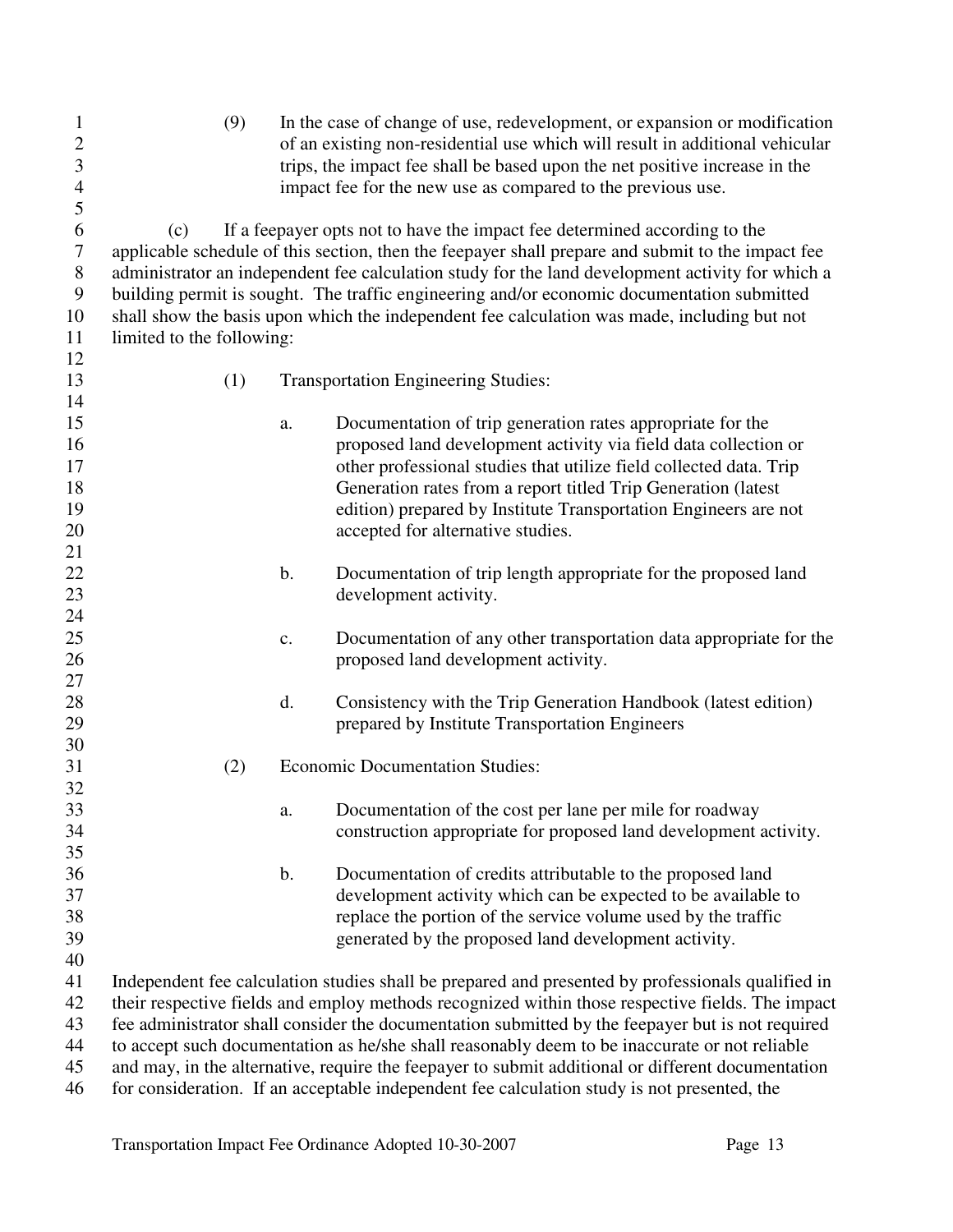- 1 feepayer shall pay transportation impact fees based upon the schedules shown the applicable
- 2 schedule of this section. Determinations made by the Impact Fee Administrator pursuant to this
- 3 paragraph may be appealed to the county manager by filing a written request with the county
- 4 manager within ten (10) days of the impact fee administrator's determination.
- 5
- 6 Upon acceptance of an independent fee calculation study, the following formula shall be used by
- 7 the impact fee administrator to determine the impact fee per unit of development:
- 8

#### 9 FORMULA

ATTRIBUTABLE TRAVEL =  $[(TRIP RATE \times TRIP LENGTH)/2] * %NEW TRIPS$ 

NEW LANE MILES = ATTRIBUTABLE TRAVEL / LANE CAPACITY

CONSTRUCTION COST = NEW LANE MILES x CONSTRUCTION COST PER LANE MILE

RIGHT OF WAY COST = NEW LANE MILES x RIGHT OF WAY COST PER LANE MILE

ENGINEERING COST = NEW LANE MILES x ENGINEERING COST PER LANE MILE

TOTAL COST = CONSTRUCTION COST + RIGHT OF WAY COST + ENGINEERING COST

MOTOR FUEL CREDIT =  $\{[(ATTRIBUTABLE TRAVEL * 365)/MPG] * TAX\} * PV$ 

NET COST = TOTAL COST - MOTOR FUEL CREDIT

PV = Present Value Factor.

Where:

| $= 10,081$                      |
|---------------------------------|
| $= $2,546,141$ per Lane-Mile    |
| $=$ \$687,458 per Lane-Mile     |
| $= $509,228$ per Lane-Mile      |
| $= 19$ Miles per Gallon         |
| $= \mathcal{Q}$ 18.5 per Gallon |
| $= 16.043$                      |
|                                 |

10

# 11 **Section 364.08. Payment of fee.**

12 (a) The feepayer shall pay the transportation impact fee required by this ordinance to 13 Alachua County prior to the issuance of a certificate of occupancy.

14

15 (b) For a mobile home or recreational vehicle, the feepayer shall pay the

16 transportation impact fee required by this ordinance to Alachua County prior to the issuance of a 17 building permit.

18

19 (c) The feepayer shall pay the transportation impact fee required by this ordinance to 20 Alachua County prior to zoning approval or final development order approval, whichever occurs 21 last, for developments which generate vehicular trips but do not require the issuance of a 22 building permit.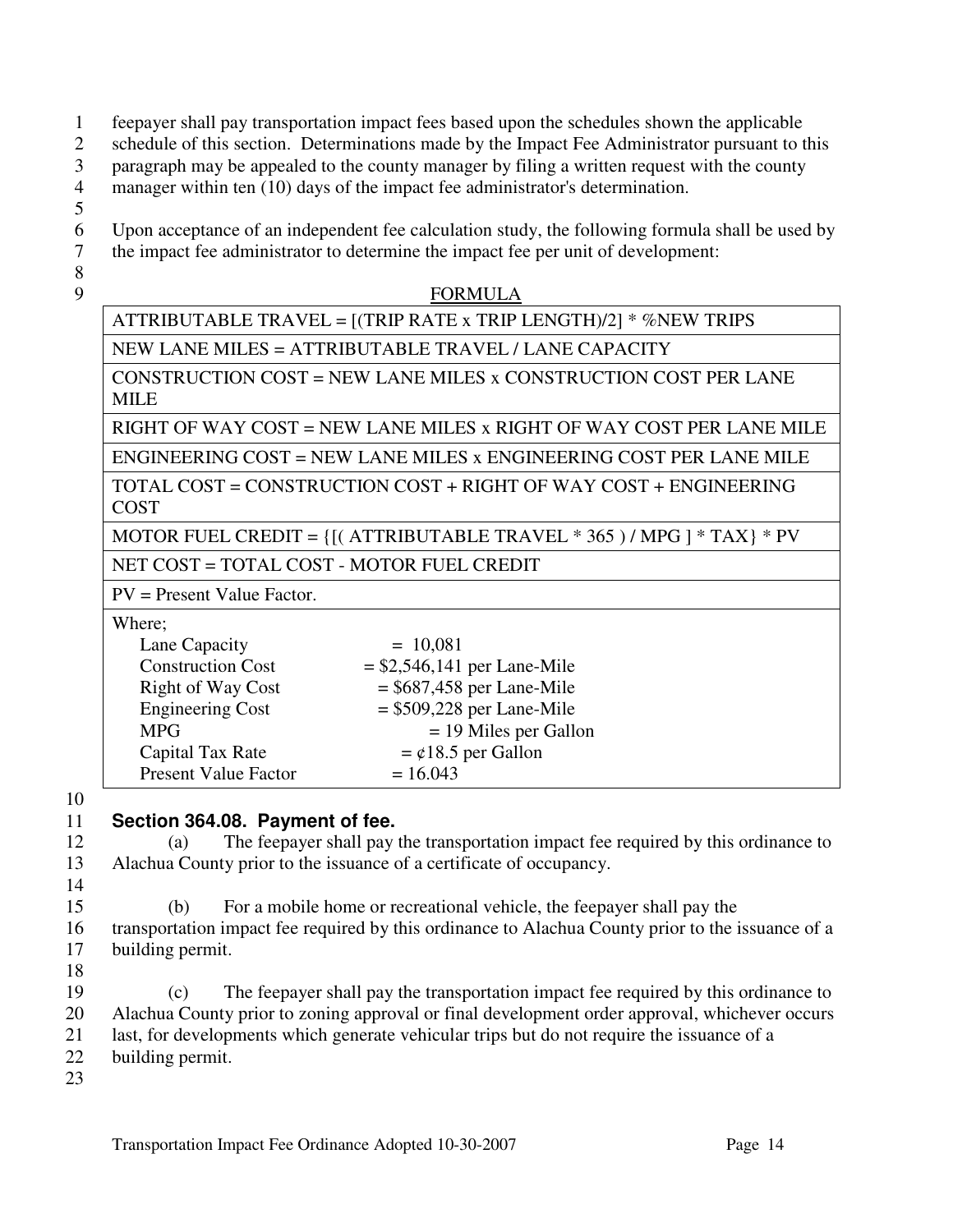| $\mathbf 1$<br>$\overline{2}$ | (d)                                                                                              | All funds collected shall be properly identified by transportation impact fee<br>district and promptly transferred for deposit in the appropriate transportation impact fee trust |  |  |  |
|-------------------------------|--------------------------------------------------------------------------------------------------|-----------------------------------------------------------------------------------------------------------------------------------------------------------------------------------|--|--|--|
| 3                             |                                                                                                  | fund to be held in separate accounts as determined in section 364.10 of and used solely for the                                                                                   |  |  |  |
| $\overline{4}$<br>5           | purposes specified in this chapter.                                                              |                                                                                                                                                                                   |  |  |  |
| 6                             |                                                                                                  | Section 364.09. Transportation impact fee districts.                                                                                                                              |  |  |  |
| $\tau$                        |                                                                                                  | There are hereby established three (3) transportation impact fee districts as shown on the map                                                                                    |  |  |  |
| $8\,$                         |                                                                                                  | attached in the Impact Fee Administrative Manual and incorporated herein by reference. District                                                                                   |  |  |  |
| $\boldsymbol{9}$              |                                                                                                  | 1 is that area of Alachua County north of State Road 26 and west of State Road 121. District 2 is                                                                                 |  |  |  |
| 10                            | that area of Alachua County south of State Road 26 and west of State Road 121. District 3 is     |                                                                                                                                                                                   |  |  |  |
| 11                            |                                                                                                  | that area of Alachua County east of State Road 121.                                                                                                                               |  |  |  |
| 12                            |                                                                                                  |                                                                                                                                                                                   |  |  |  |
| 13                            |                                                                                                  | Section 364.10. Transportation special revenue/capital projects impact fee trust                                                                                                  |  |  |  |
| 14                            | funds established.                                                                               |                                                                                                                                                                                   |  |  |  |
| 15                            | (a)                                                                                              | There are hereby established three (3) separate transportation special revenue/                                                                                                   |  |  |  |
| 16                            |                                                                                                  | capital projects impact fee trust funds, one for each transportation impact fee district established                                                                              |  |  |  |
| 17                            |                                                                                                  | by section nine of this chapter.                                                                                                                                                  |  |  |  |
| 18                            |                                                                                                  |                                                                                                                                                                                   |  |  |  |
| 19                            | (b)                                                                                              | Funds withdrawn from these accounts must be used in accordance with the                                                                                                           |  |  |  |
| 20<br>21                      |                                                                                                  | provisions of section 364.11.                                                                                                                                                     |  |  |  |
| 22                            |                                                                                                  | Section 364.11. Use of funds.                                                                                                                                                     |  |  |  |
| 23                            | (a)                                                                                              | Funds collected from transportation impact fees shall be used for the purpose of                                                                                                  |  |  |  |
| 24                            | capital improvements to and expansion of the transportation facilities shown in the Alachua      |                                                                                                                                                                                   |  |  |  |
| 25                            | County Comprehensive Plan or appropriate to the implementation thereof. No impact fees shall     |                                                                                                                                                                                   |  |  |  |
| 26                            |                                                                                                  | be expended for any capital improvements within the boundaries of a municipality that has not                                                                                     |  |  |  |
| 27<br>28                      |                                                                                                  | entered into an interlocal agreement with Alachua County for the collection of impact fees.                                                                                       |  |  |  |
| 29                            | (b)                                                                                              | No funds shall be used for periodic or routine maintenance.                                                                                                                       |  |  |  |
| 30                            |                                                                                                  |                                                                                                                                                                                   |  |  |  |
| 31                            | (c)                                                                                              | No funds shall be spent for expansion of through lanes on the Interstate Highway                                                                                                  |  |  |  |
| 32                            | System.                                                                                          |                                                                                                                                                                                   |  |  |  |
| 33                            |                                                                                                  |                                                                                                                                                                                   |  |  |  |
| 34                            | (d)                                                                                              | No funds shall be used for local roadways.                                                                                                                                        |  |  |  |
| 35                            |                                                                                                  |                                                                                                                                                                                   |  |  |  |
| 36                            | (e)                                                                                              | Funds shall be used exclusively for capital projects or expansion to collector or                                                                                                 |  |  |  |
| 37                            |                                                                                                  | arterials roadways within the transportation impact fee district, including district boundary roads,                                                                              |  |  |  |
| 38                            | as identified in the Impact Fee Administrative Manual, hereof, from which the funds were         |                                                                                                                                                                                   |  |  |  |
| 39                            | collected or for projects in other transportation impact districts which are of benefit to the   |                                                                                                                                                                                   |  |  |  |
| 40                            |                                                                                                  | transportation impact district from which the funds were collected.                                                                                                               |  |  |  |
| 41                            |                                                                                                  |                                                                                                                                                                                   |  |  |  |
| 42<br>43                      | (f)                                                                                              | Funds shall be expended in the order in which they are collected.                                                                                                                 |  |  |  |
| 44                            | (g)                                                                                              | In the event that bonds or similar debt instruments are issued for advanced                                                                                                       |  |  |  |
| 45                            |                                                                                                  | provision of capital facilities for which transportation impact fees may be expended, impact fees                                                                                 |  |  |  |
| 46                            | may be used to pay debt service on such bonds or similar debt instruments to the extent that the |                                                                                                                                                                                   |  |  |  |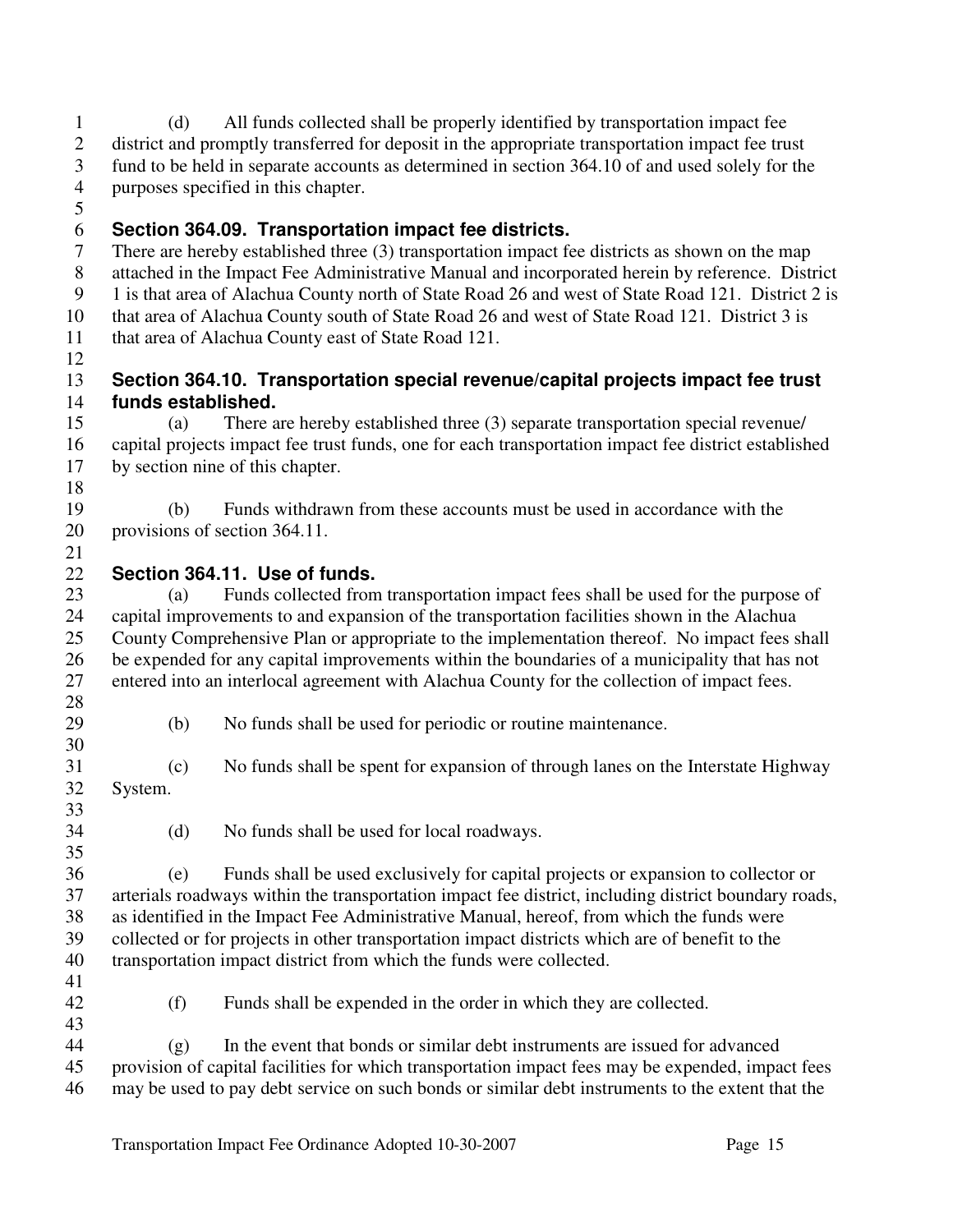- 1 facilities provided are described in paragraph (a) of this section and are located within the 2 appropriate impact fee districts created by section 360.09 or as provided in paragraph (c) of this 3 section.
- 5 (h) Impact fees may be rebated to any person when that person donates any 6 improvement provided for in (a) above if the reasonable value of that donation is greater than the 7 impact fees available for credit for the donation.
- 9 (i) At least once each fiscal period the impact fee administrator shall present to the 10 board of county commissioners an annual report of impact fees collected, credits provided, the 11 total account balance for each transportation impact fee trust fund, and projects under 12 construction or completed. 13
- 14 (j) The annual Capital Improvements Program shall clearly identify the amount of 15 Transportation Impact Fees used for a project. Monies, including any accrued interest, not 16 assigned to a project in any fiscal period shall be retained in the same transportation impact fee 17 trust funds until the next fiscal period except as provided by the refund provisions of this chapter. 18
- 19 (k) Projects funded with transportation impact fees shall be consistent with the 20 Transportation Mobility and Capital Improvements Element of the Comprehensive Plan. If a 21 project is not in the Capital Improvements Element, then it shall be added during the next update 22 of the Comprehensive Plan.
- 23

4

8

- 
- 24 (l) Funds may be used to provide refunds as described in section 364.12.
- $\frac{25}{26}$ 26 (m) Funds collected, not to exceed the cost set forth in section 364.16, shall be used 27 to fund the administrative cost to implement and operate the impact fee program including the 28 salary and benefits of the impact fee administrator.
- 29

43

# 30 **Section 364.12. Refund of fees paid.**

31 (a) Any funds not expended or encumbered by the end of the calendar quarter 32 immediately following six (6) years from the date the transportation impact fee was paid shall, 33 upon application of the then current landowner, be returned to such landowner with interest at 34 the rate of three percent (3%) per annum, provided that the landowner submits an application to 35 the clerk of the Court of Alachua County for a refund within 180 days of the expiration of the 36 six-year period. 37

38 (b) Impact Fees for temporary residence that are permitted through the issuance of a 39 hardship variance and are required to remove the residence once it is no longer occupied shall be 40 eligible for a partial refund of impact fees. The eligibility period for the refund shall be five (5) 41 years, with a 20% reduction in the refund for each year the residence remains on the property. 42 After five (5) years, there will be no refund provided.

# 44 **Section 364.13. Exemptions from payment of impact fees.**

45 The following shall be exempted from payment of the impact fee: 46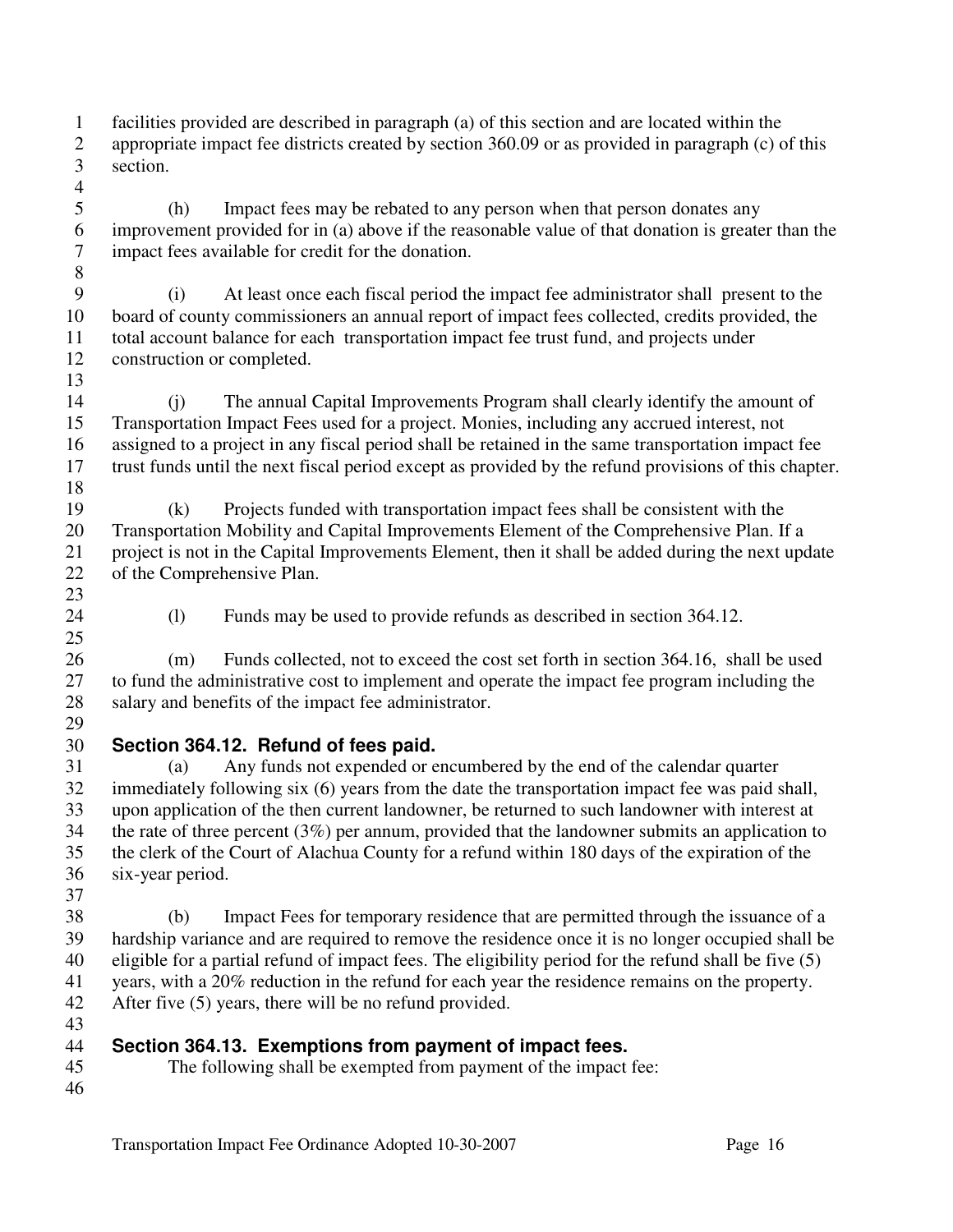1 (1) All development within any municipality within Alachua County that has adopted 2 a program that provides the needed municipal funding for the relevant capital improvements 3 shown in section 364.11(a) and that has entered into an intergovernmental agreement with the 4 county relieving the county of any obligation for providing the relevant capital improvements 5 shown in section 364.11(a).

7 (2) All development within any municipality within Alachua County that does not 8 require the expansion of transportation capacities shown in section 364.11(a) or will not benefit 9 from the expansion of transportation capacities shown in Section 364.11(a) if that municipality 10 has entered into an intergovernmental agreement with Alachua County that providing for the 11 period of exemption and also requiring re-valuation of the exemption at least every five (5) 12 years. 13

14 (3) Alterations or expansion of an existing residential building where no additional 15 residential rooms are created. The addition or expansion of a bathroom, kitchen, laundry or 16 storage room, where no additional residential rooms are created shall be exempt.

18 (4) Alterations or expansion of an existing non-residential building where the use is 19 not changed and where no additional vehicular trips will be produced. 20

21 (5) The area of non-residential buildings under roof or canopy utilized for drop-off, 22 loading or unloading, entranceways, pedestrian circulation and access, or for employee break 23 areas. 24

25 (6) The construction of a new building or structure which will not produce additional 26 vehicular trips.

27 28 (7) The construction of a shell building where a separate building permit is required 29 for internal completion and issuance of a Certificate of Occupancy. The impact fee shall be 30 established at the time of application of a building permit for internal completion and payable 31 prior to issuance of a certificate of occupancy for the internal completion. Any portion of a shell 32 building which is to be internally completed concurrent with the construction of the shell 33 building shall be required to pay an impact fee. Prior to signing a lease, the owner of a shell 34 building shall be required to provide each tenant whom applies for a building permit, to complete 35 the interior of the building, with a disclosure affidavit that explains the assessment of impact fees 36 for shell buildings and clearly states who is responsible for the payment of the required impact 37 fees. The disclosure affidavit shall be signed by the tenant. A copy of the disclosure affidavit 38 shall be provided to the impact fee administrator for review prior to issuance of a building permit 39 for the shell building. The tenant shall provide a copy of the signed disclosure affidavit 40 concurrent with submittal of a building permit application for interior completion of the shell 41 building. 42

43 (8) The construction of accessory buildings or structures which will not produce 44 additional vehicular trips over and above those produced by or attracted to the principal building 45 or use of the land.

46

6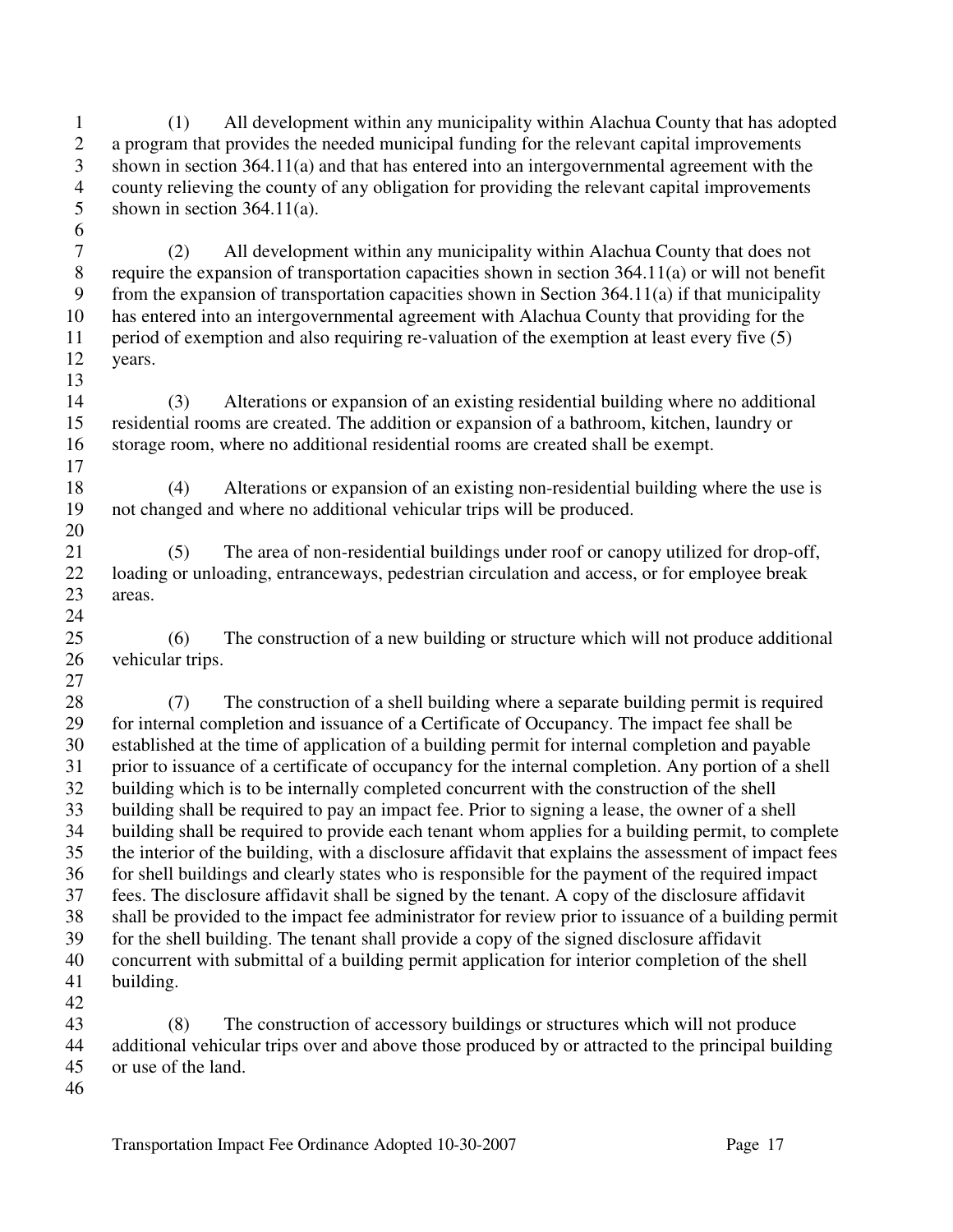4 destroyed or partially destroyed building or structure is replaced with a larger building or 5 structure or additional trips will be produced above those produced by the original structure, the 6 amount of the impact fee due is the positive difference between the impact fee for the new use as 7 compared to the previous use. 8 9 (10) Any claim of exemption must be made no later than the time of application for a 10 building permit. Any claim not so made shall be deemed waived. 11 12 **Section 364.14. Credits against payment of impact fees.**  13 (a) No credit shall be given for site-related construction or site-related right-of-way 14 dedications. 15 16 (b) Construction of roadways that provide site related access and are identified on the 17 Comprehensive Plan Future Traffic Circulation Map shall be eligible for transportation impact 18 fee credit for the excess capacity provided. The roadway shall be constructed along the entire 19 property boundary consistent with the Future Traffic Circulation Map and designed according to 20 the Alachua County Corridor Design Manual in order to be eligible for the credit. 21 22 (c) All mandatory or required right-of-way dedications and/or the addition of 23 transportation capacity made by a feepayer or the predecessor in interest to the feepayer, 24 subsequent to the effective date of this ordinance, shall be credited on a pro rata basis against 25 transportation impact fees otherwise due or to become due for the development that prompted the 26 County to require such dedications or roadway project . Such credits shall be determined and 27 provided as set forth in section 364.13. 28 29 (d) All roadway projects and ROW dedications where transportation impact fee 30 credits are provided shall be consistent with the Transportation Mobility and Capital 31 Improvement Elements of the Comprehensive Plan. If a roadway project or the ROW to be 32 dedicated is not in the Transportation Mobility and Capital Improvement Elements, then it shall 33 be added during the next update of the Comprehensive Plan. 34 35 (e) Credit shall be provided for the payment of a proportionate fair-share contribution 36 made to Alachua County or the Florida Department of Transportation for facilities within 37 unincorporated Alachua County that are classified as either collector or arterial per the 38 Transportation Mobility Element of the Comprehensive Plan. For facilities not identified in the 39 Comprehensive Plan, credit may still be provided if the facility is added to the Transportation 40 Mobility Element during the next update of the Comprehensive Plan. 41 42 (f) A feepayer may obtain credit against all or a portion of transportation impact fees 43 otherwise due or to become due by offering to dedicate non-site-related right-of-way and/or 44 construct non-site related transportation capacity. This offer must specifically request or provide 45 for a transportation impact fee credit. Such construction must be in accordance with city, county 46 or state design standards, which ever is applicable. If the impact fee administrator accepts such

1 (9) The replacement of a destroyed or partially destroyed building or structure with a

2 new building or structure of the same size and use provided that no additional trips will be 3 produced over and above those produced by the original use of the land. In the event that a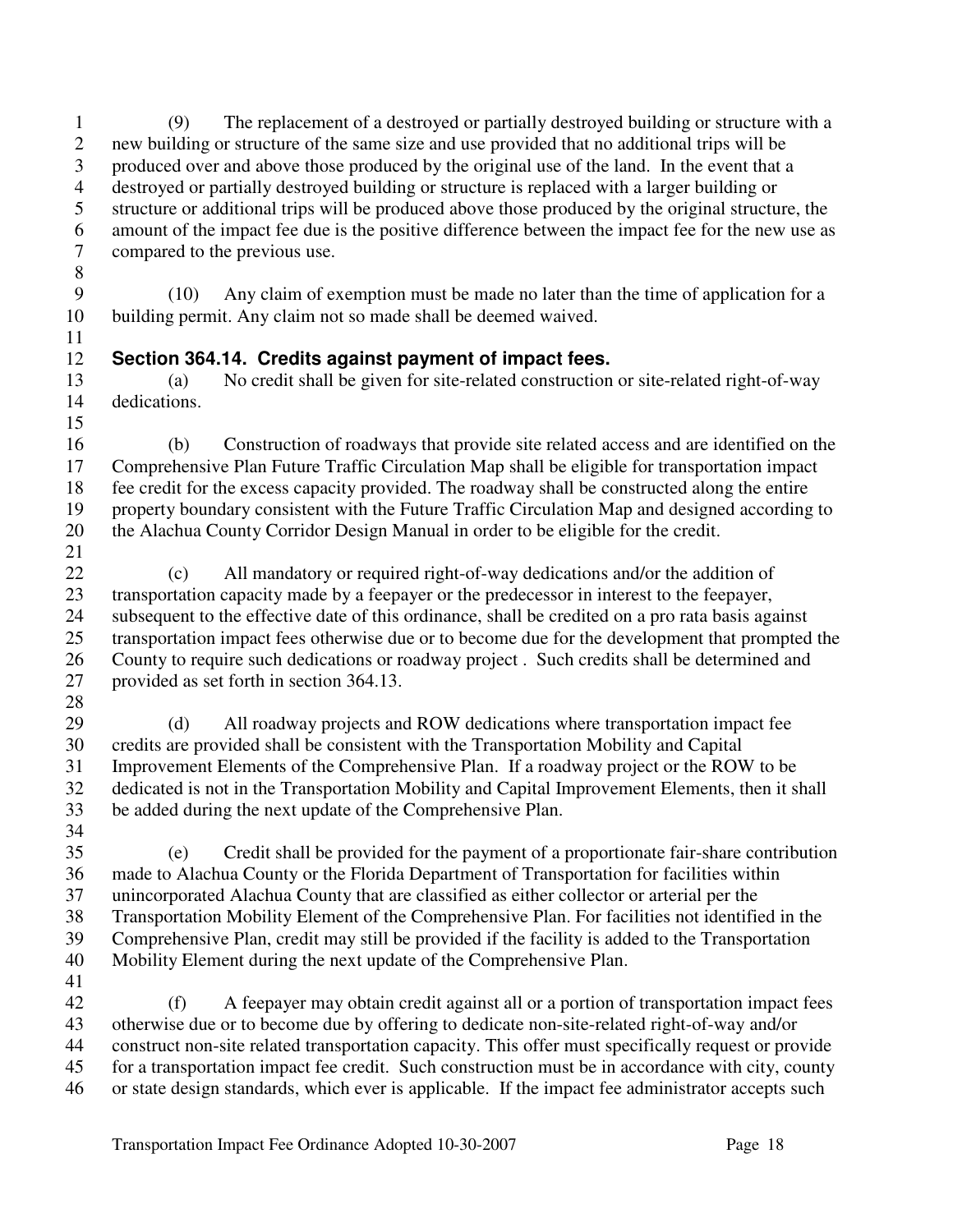| $\mathbf{1}$<br>$\mathbf{2}$                                                                       | an offer, whether the acceptance is before or after the effective date of this ordinance, the credit<br>shall be determined and provided in the following manner: |                                                                                                                                                                                                                                                                                                                                                                                                                                                                                                                                                                                                                                                                                                                                                                                                                                                                                                                                                                                                                                                                                                                                                                                                                                                       |                                                                                                                                                                                                                                                                                                                                                                             |  |  |  |  |
|----------------------------------------------------------------------------------------------------|-------------------------------------------------------------------------------------------------------------------------------------------------------------------|-------------------------------------------------------------------------------------------------------------------------------------------------------------------------------------------------------------------------------------------------------------------------------------------------------------------------------------------------------------------------------------------------------------------------------------------------------------------------------------------------------------------------------------------------------------------------------------------------------------------------------------------------------------------------------------------------------------------------------------------------------------------------------------------------------------------------------------------------------------------------------------------------------------------------------------------------------------------------------------------------------------------------------------------------------------------------------------------------------------------------------------------------------------------------------------------------------------------------------------------------------|-----------------------------------------------------------------------------------------------------------------------------------------------------------------------------------------------------------------------------------------------------------------------------------------------------------------------------------------------------------------------------|--|--|--|--|
| 3<br>$\overline{4}$<br>$\mathfrak{S}$                                                              | (1)                                                                                                                                                               | Credit for the dedication of non-site-related right-of-way shall be valued<br>at:                                                                                                                                                                                                                                                                                                                                                                                                                                                                                                                                                                                                                                                                                                                                                                                                                                                                                                                                                                                                                                                                                                                                                                     |                                                                                                                                                                                                                                                                                                                                                                             |  |  |  |  |
| 6<br>$\boldsymbol{7}$<br>$8\,$<br>9                                                                |                                                                                                                                                                   | a.                                                                                                                                                                                                                                                                                                                                                                                                                                                                                                                                                                                                                                                                                                                                                                                                                                                                                                                                                                                                                                                                                                                                                                                                                                                    | 120% of the most recent assessed value by the property<br>appraiser, or                                                                                                                                                                                                                                                                                                     |  |  |  |  |
| 10<br>11<br>12<br>13                                                                               |                                                                                                                                                                   | b.                                                                                                                                                                                                                                                                                                                                                                                                                                                                                                                                                                                                                                                                                                                                                                                                                                                                                                                                                                                                                                                                                                                                                                                                                                                    | By such other appropriate method as the board of county<br>commissioners may have accepted prior to the effective date of<br>this ordinance for particular right-of-way dedications and/or<br>roadway improvements, or                                                                                                                                                      |  |  |  |  |
| 14<br>15<br>16<br>17<br>18<br>19<br>20                                                             |                                                                                                                                                                   | $\mathbf{c}$ .                                                                                                                                                                                                                                                                                                                                                                                                                                                                                                                                                                                                                                                                                                                                                                                                                                                                                                                                                                                                                                                                                                                                                                                                                                        | At the option of the feepayer, by fair market value established by<br>private appraisers acceptable to the county. Credit for the<br>dedication of right-of-way shall be provided when the property<br>has been conveyed at no charge to, and accepted by, the county<br>in a manner satisfactory to the board of county commissioners or<br>by another appropriate entity. |  |  |  |  |
| 21<br>22<br>23<br>24<br>25<br>26<br>27<br>28<br>29<br>30<br>31<br>32<br>33<br>34<br>35<br>36<br>37 | (2)                                                                                                                                                               | Applicants for credit for construction of non-site-related transportation<br>capacity shall submit acceptable engineering drawings and specifications,<br>and construction cost estimates to the impact fee administrator. The<br>impact fee administrator shall determine credit for roadway construction<br>based upon either these cost estimates or upon alternative engineering<br>criteria and construction cost estimates if the impact fee administrator<br>determines that such estimates submitted by the applicant are either<br>unreliable or inaccurate. The impact fee administrator shall provide the<br>applicant with a letter or certificate setting forth the dollar amount of the<br>credit, the reason for the credit, and the legal description or other adequate<br>description of the project or development to which the credit may be<br>applied. The applicant must sign and date a duplicate copy of such letter<br>or certificate indicating his/her agreement to the terms of the letter or<br>certificate and return such signed document to the impact fee administrator<br>before credit will be given. Failure of the applicant to sign, date, and<br>return such document within 60 days shall nullify the credit. |                                                                                                                                                                                                                                                                                                                                                                             |  |  |  |  |
| 38<br>39<br>40                                                                                     | (3)                                                                                                                                                               |                                                                                                                                                                                                                                                                                                                                                                                                                                                                                                                                                                                                                                                                                                                                                                                                                                                                                                                                                                                                                                                                                                                                                                                                                                                       | Except as provided in subparagraph (g), credit against impact fees<br>otherwise due will not be provided until:                                                                                                                                                                                                                                                             |  |  |  |  |
| 41<br>42<br>43<br>44<br>45                                                                         |                                                                                                                                                                   | a.                                                                                                                                                                                                                                                                                                                                                                                                                                                                                                                                                                                                                                                                                                                                                                                                                                                                                                                                                                                                                                                                                                                                                                                                                                                    | The construction is completed and accepted by the county, a<br>municipality within Alachua County or the state, whichever is<br>applicable;                                                                                                                                                                                                                                 |  |  |  |  |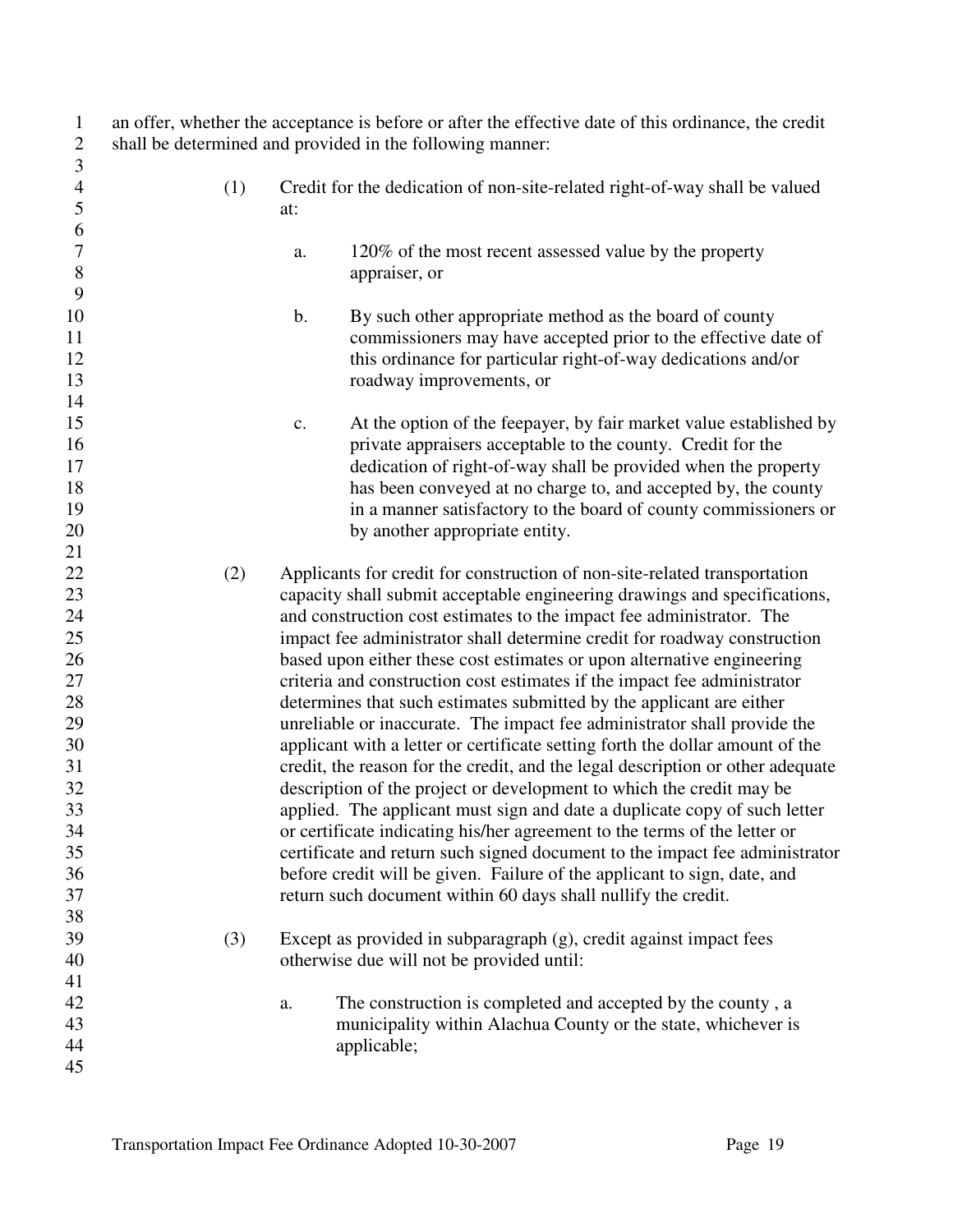| $\mathbf{1}$   |                                                                                                                                                                |     | $\mathbf b$ . | A suitable maintenance and warranty bond is received and                        |  |
|----------------|----------------------------------------------------------------------------------------------------------------------------------------------------------------|-----|---------------|---------------------------------------------------------------------------------|--|
| $\sqrt{2}$     |                                                                                                                                                                |     |               | approved by Alachua County, when applicable; and                                |  |
| $\mathfrak{Z}$ |                                                                                                                                                                |     |               |                                                                                 |  |
| $\overline{4}$ |                                                                                                                                                                |     | c.            | All design, construction, inspection, testing, bonding and                      |  |
| 5              |                                                                                                                                                                |     |               | acceptance procedures are in strict compliance with the then                    |  |
| 6              |                                                                                                                                                                |     |               | current city or county paving and drainage ordinance, when                      |  |
| $\tau$         |                                                                                                                                                                |     |               | applicable.                                                                     |  |
| $8\,$          |                                                                                                                                                                |     |               |                                                                                 |  |
| 9              |                                                                                                                                                                | (4) |               | Credit may be provided before completion of specified transportation            |  |
| 10             |                                                                                                                                                                |     |               | capacity if adequate assurances are given by the applicant that the             |  |
| 11             |                                                                                                                                                                |     |               | standards set out in subparagraph c., above will be met and if the feepayer     |  |
| 12             |                                                                                                                                                                |     |               | posts security as provided below for the costs of such construction.            |  |
| 13             |                                                                                                                                                                |     |               | Security in the form of a performance bond, irrevocable letter of credit or     |  |
| 14             |                                                                                                                                                                |     |               | escrow agreement shall be posted with and approved by Alachua County            |  |
| 15             |                                                                                                                                                                |     |               | in an amount determined by the impact fee administrator consistent with         |  |
| 16             |                                                                                                                                                                |     |               | the then current city or county paving and drainage ordinance. If the           |  |
| 17             |                                                                                                                                                                |     |               | transportation construction project will not be constructed within one (1)      |  |
| 18             |                                                                                                                                                                |     |               | year of the acceptance of the offer by the impact fee administrator, the        |  |
| 19             |                                                                                                                                                                |     |               | amount of the security shall be increased by ten percent $(10\%)$               |  |
| 20             |                                                                                                                                                                |     |               | compounded, for each year of the life of the security. The security shall       |  |
| 21             |                                                                                                                                                                |     |               | be reviewed and approved by the board of county commissioners prior to          |  |
| 22             |                                                                                                                                                                |     |               | acceptance of the security. If the transportation construction project is not   |  |
| 23             |                                                                                                                                                                |     |               | to be completed within five years of the date of the feepayer's offer, the      |  |
| 24             |                                                                                                                                                                |     |               | board of county commissioners must approve the transportation                   |  |
| 25             |                                                                                                                                                                |     |               | construction project and its scheduled completion date prior to the             |  |
| 26             |                                                                                                                                                                |     |               | acceptance of the offer by the impact fee administrator.                        |  |
| 27             |                                                                                                                                                                |     |               |                                                                                 |  |
| 28             |                                                                                                                                                                | (5) |               | No credit will be provided for any capital project within a municipality        |  |
| 29             |                                                                                                                                                                |     |               | without first obtaining the recommendation of that municipality.                |  |
| 30             |                                                                                                                                                                |     |               |                                                                                 |  |
| 31             |                                                                                                                                                                |     |               |                                                                                 |  |
| 32             |                                                                                                                                                                | (6) |               | A successor in interest may claim credit for dedication if that successor       |  |
|                |                                                                                                                                                                |     |               | can show adequate documentation that such credit is appropriately due to        |  |
| 33             |                                                                                                                                                                |     |               | the feepayer making the application for credit against impact fees              |  |
| 34             |                                                                                                                                                                |     |               | otherwise due.                                                                  |  |
| 35             |                                                                                                                                                                |     |               |                                                                                 |  |
| 36             | (g)                                                                                                                                                            |     |               | Any claim for credit must be made no later than the time of application for a   |  |
| 37             |                                                                                                                                                                |     |               | building permit. Any claim not so made shall be deemed waived.                  |  |
| 38             |                                                                                                                                                                |     |               |                                                                                 |  |
| 39             | (h)                                                                                                                                                            |     |               | Transportation impact fee credits shall not be transferable from one project or |  |
| 40             | development to another.                                                                                                                                        |     |               |                                                                                 |  |
| 41             |                                                                                                                                                                |     |               |                                                                                 |  |
| 42             | (i)                                                                                                                                                            |     |               | Determinations made by the impact fee administrator pursuant to the credit      |  |
| 43             | provisions of this section may be appealed to the county manager by filing a<br>written request with the county manager within ten (10) days of the impact fee |     |               |                                                                                 |  |
| 44             |                                                                                                                                                                |     |               |                                                                                 |  |
| 45             |                                                                                                                                                                |     |               | administrator's determination.                                                  |  |
| 46             |                                                                                                                                                                |     |               |                                                                                 |  |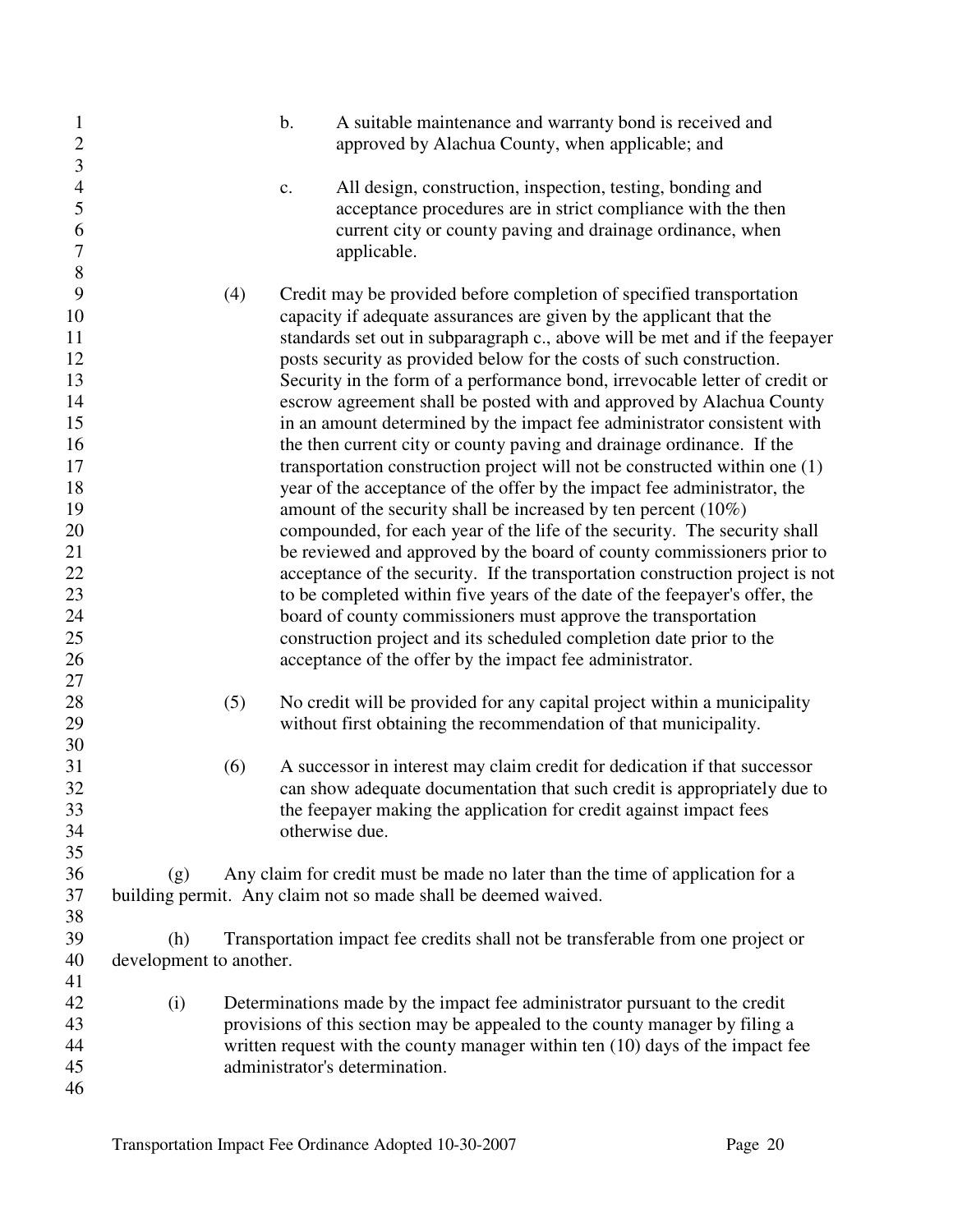#### 1 **Section 364.15. Review of fees.**

2 Transportation impact fees shall be adjusted annually ("Transportation Impact Fee 3 Adjustment") based on the average of the following: (1) the most current rate of inflation 4 published by the Florida Department of Transportation ("FDOT") as contained in an annual 5 report titled "FDOT Transportation Cost Reports, Inflation Factors;" and (2) the percentage 6 change in the annual averages for the two calendar years, immediately preceding the year of the 7 Transportation Impact Fee Adjustment, of the U.S. Bureau of Labor Statistics Producer Price 8 Index for highway and street construction. The Transportation Impact Fee Adjustment shall be 9 calculated on September  $1<sup>st</sup>$  and shall take effect on January  $1<sup>st</sup>$  of the following calendar year 10 (Effective Date"). Notice of the Transportation Impact Fee Adjustment shall be published in a 11 newspaper of general circulation within the County no less than 90 days before the Effective 12 Date of the Transportation Impact Fee Adjustment. The fees specified in section 364.07 (a) shall 13 be reviewed by the board of county commissioners at least once each fiscal biennium. If an 14 additional revenue source becomes available to add roadway capacity, the Board of County

- 15 Commissioners shall conduct a public hearing to consider revised fees that provide a credit for
- 16 the additional revenue source.
- 17

### 18 **Section 364.16. Cost to implement.**

19 The cost to implement and administer the transportation impact fee ordinance shall be based

20 upon the actual cost to implement and administer the ordinance in accordance with Section 21 163.31801(3)(c), Florida Statutes.

22

# **Section 364.17. Requirement of public notice.**<br>24 Notice shall be provided no less than 90 days be

Notice shall be provided no less than 90 days before the effective date of an ordinance 25 imposing a new or amended impact fee in accordance with Sections 125.66(2)(a) and 26 163.31801(3)(d), Florida Statutes. -

27

### 28 **Section 364.18. Audit requires affidavit.**

29 Audits of financial statements of local governmental which are performed by a certified 30 public accountant pursuant to Section 218.39, Florida Statutes, and submitted to the auditor 31 general must include an affidavit signed by the chief financial officer of the local governmental 32 entity that the local governmental entity has complied with Section 163.31801, Florida Statutes. 33

### 34 **Section 364.19. Penalty provision.**

35 Alachua County shall have the power to sue for relief in civil court to enforce the 36 provisions of this ordinance. Knowingly furnishing false information to the impact fee 37 administrator, his/her designee, the building official or any municipal official who is charged 38 with the administration of this chapter on any matter relating to the administration of the 39 ordinance shall constitute a violation of this chapter and shall be a misdemeanor punishable 40 according to law.

41

42 Section 2**.** Severability. If any section, phrase, sentence or portion of this ordinance is 43 for any reason held invalid or unconstitutional by any court of competent jurisdiction, such 44 portion shall be deemed a separate, distinct and independent provision, and such holding shall 45 not affect the validity of the remaining portions thereof.